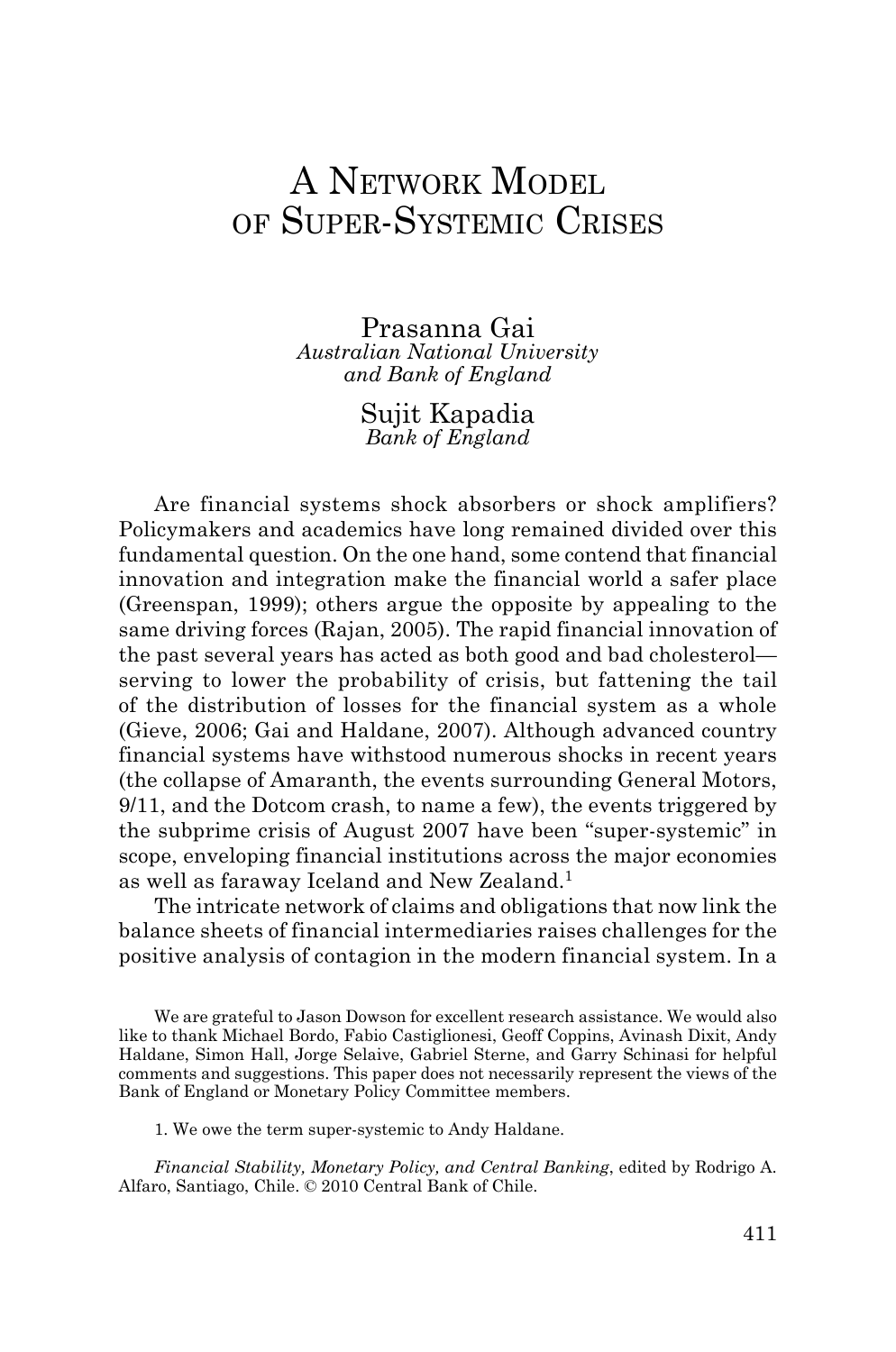seminal analysis, Allen and Gale (2000) demonstrate how the spread of contagion depends crucially on the pattern of interconnectedness between banks. When the network is complete, with all banks having exposures to each other such that the amount of interbank deposits held by any bank is evenly spread over all other banks, the impact of a shock is readily attenuated. By contrast, the system is more fragile when the network is incomplete, with banks only having exposures to a few counterparties. The initial impact of a shock is concentrated among neighboring banks. Once these succumb, the premature liquidation of long-term assets and the associated loss of value bring previously unaffected banks into the front line of contagion.2

The financial turmoil of 2007−09 has also made clear how the interdependent nature of financial balance sheets creates an environment for indirect contagion to occur. As Cifuentes, Ferrucci, and Shin (2005), Shin (2008), and Brunnermeier and Pederson (2009) stress, the knock-on effect of the default of a financial institution on asset prices can trigger further rounds of default as other financial entities are forced to write down the value of their assets. In practice, technical default is not necessary for this effect to be relevant, as recent events highlight. Contagion from direct interlinkages of claims and obligations may thus be reinforced, particularly if the market for key financial assets is illiquid.

Given the speed with which shocks propagate, there is a need to develop tools that permit economists to articulate the probability and impact of shocks to the financial system. The complexity of modern financial systems means that policymakers have scant information about the true interlinkages between financial intermediaries. Securitization, for example, means that U.S. mortgage-backed securities acquired by investors in New Zealand or India expose households in these countries to credit events in Ohio. Information on such linkages is typically not in the public domain. Moreover, the intricacy of financial transactions has been such that private sector agents are also often no longer able to ascertain their own or others' exposure to credit risk. In this context, models such as Allen and Gale (2000), which are based on rigid structures with a handful of banks, have limited appeal. More recent literature on

<sup>2.</sup> See Freixas, Parigi, and Rochet (2000) for similar results. Network models have also been applied to a range of other topics in finance; for a comprehensive survey, see Allen and Babus (2009).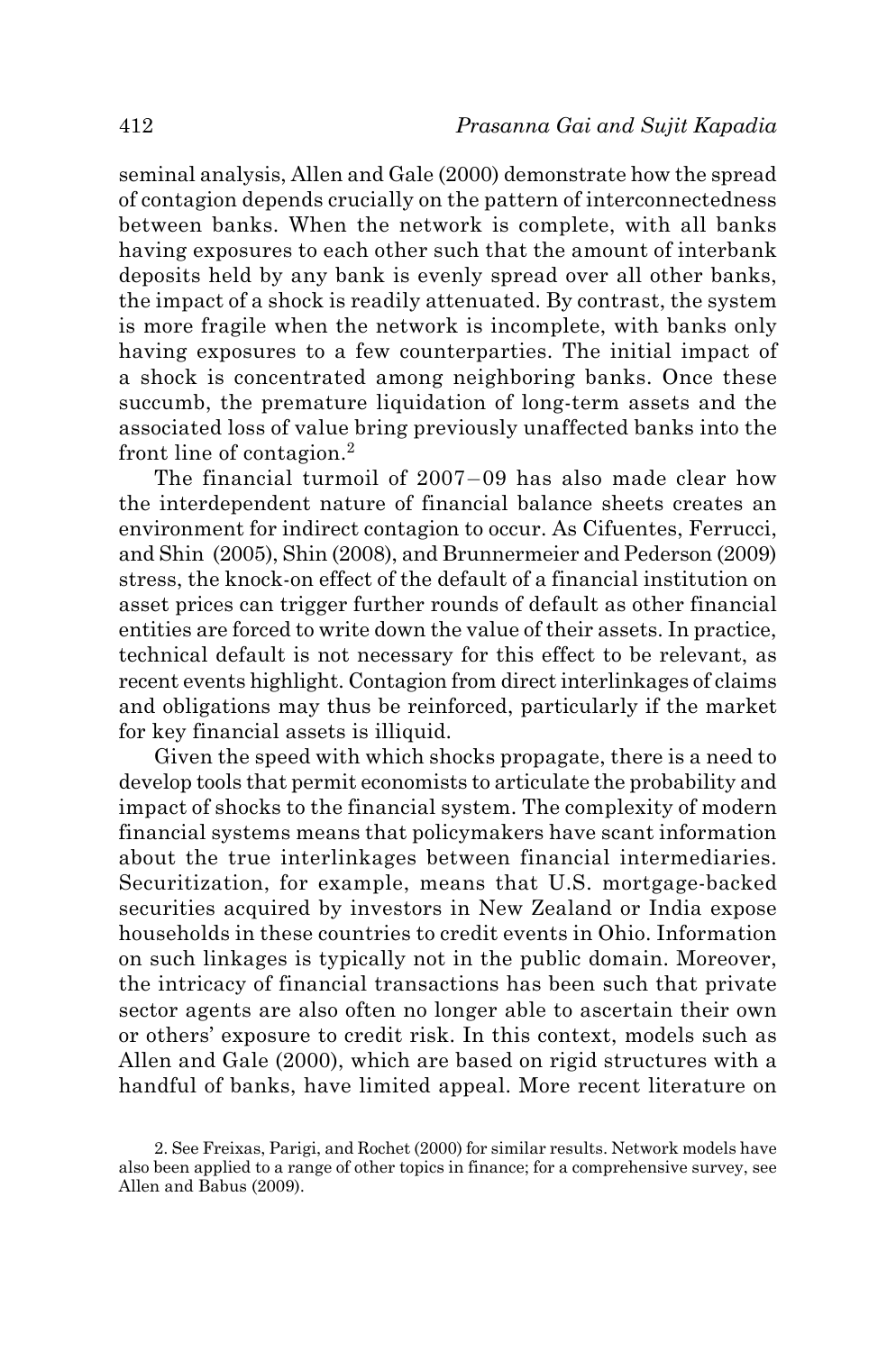endogenous network formation (such as Leitner, 2005; Castiglionesi and Navarro, 2007) also fails to offer a framework that allows for arbitrary network structures or for a distinction between the probability and spread of contagion.

In this paper, we develop a network model of financial contagion that builds on techniques from the literature on complex systems (Strogatz, 2001). Although this type of approach is frequently applied to the study of epidemiology and ecology, and despite the obvious parallels between financial systems and ecosystems highlighted by prominent authors (such as May, Levin, and Sugihara, 2008), this methodology has yet to be applied to economic problems. Our model allows for arbitrary network structure and explicitly accounts for the nature and scale of aggregate and idiosyncratic shocks, as well as asset price interactions. Although the model can be solved analytically under certain assumptions, we present numerical results to illustrate and clarify the nonlinear system dynamics of the model.<sup>3</sup> In so doing, we are able to isolate the probability of contagion in the financial system from its potential spread.

We find that financial systems exhibit a robust-yet-fragile tendency. While greater connectivity reduces the likelihood of contagion, the impact on the financial system, should problems occur, could be on a significantly larger scale than before. Our results thus nest the two views of financial systems as shock absorbers versus amplifiers. The wider and deeper is financial innovation and integration, the more likely that the financial system serves as a shock absorber by enabling risk sharing. But innovation also has a dark side and can lead risk sharing to become risk spreading. So, although the incidence of acute financial distress may have fallen with greater financial interconnectedness, episodes of distress could have greater impact.

The rescue of American International Group (AIG) serves to illustrate the type of analysis made possible by our framework. A key reason given by policymakers for the rescue was concern that banks across the international financial system might have been exposed to AIG via credit derivative contracts. But how far could contagion have spread had AIG been allowed to fail? More generally,

<sup>3.</sup> Gai and Kapadia (2010) provide details of the analytical solution, applying techniques used in percolation theory (Callaway and others, 2000; Newman, Strogatz, and Watts, 2001; Watts, 2002) and in the epidemiological literature on the spread of disease in networks (for example, Newman, 2002; Meyers, 2007).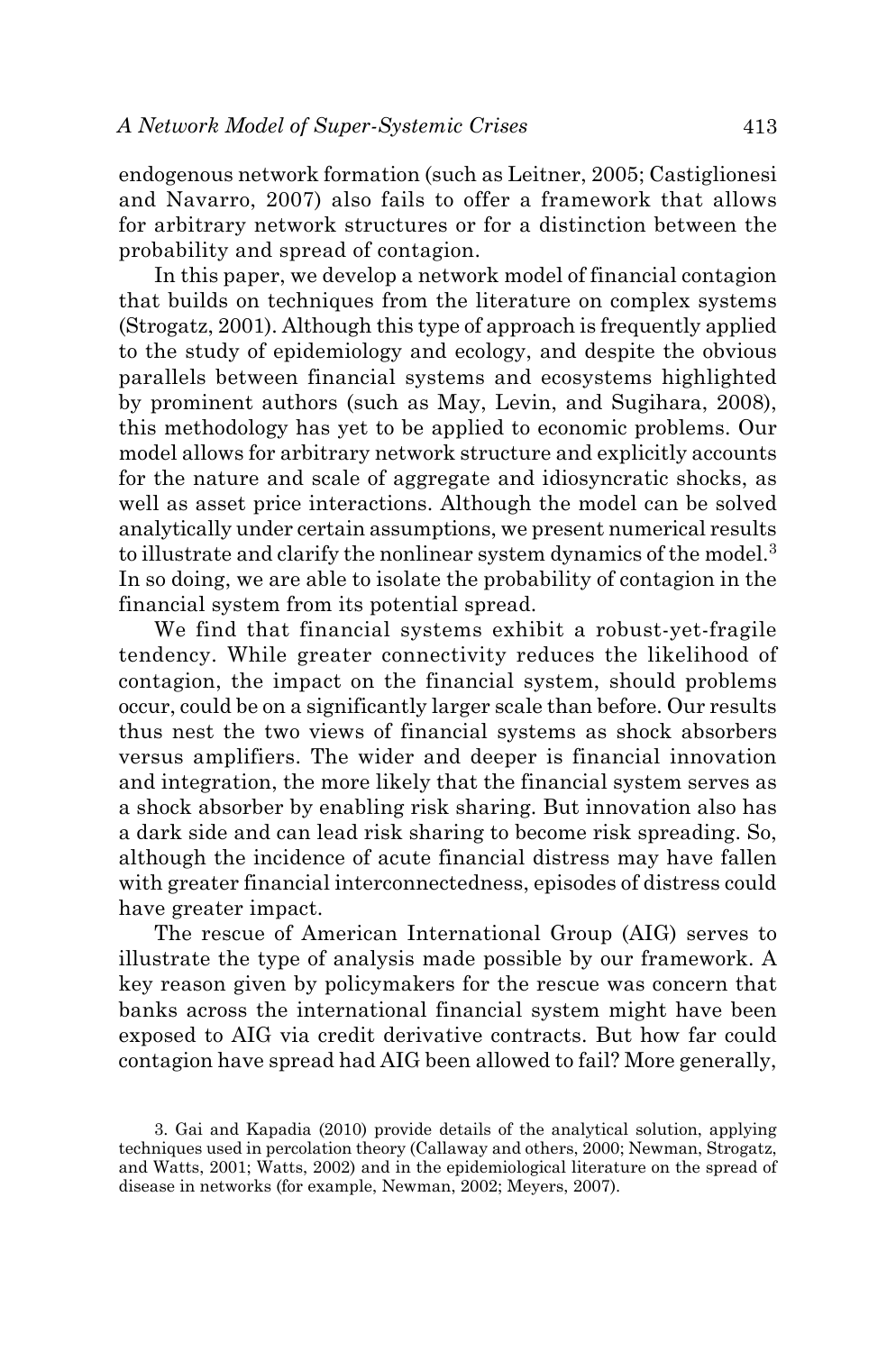how might the expansion of credit risk transfer over the past decade have affected the nature of contagion? Given the limited information that policymakers have about the true interlinkages involved, the connections implied by credit derivatives are, perhaps, best captured by a random graph network of the type we consider here. Our results suggest that under plausible parameter values, greater use of credit derivatives might have reduced the likelihood of contagion. At the same time, by creating complex and far-reaching interlinkages in the financial system, their increased use could cause contagion to be transmitted much more widely.

A natural criticism of our framework is that it assumes that financial connections between intermediaries are formed randomly and exogenously and are static in nature. This leads us to model the contagion process in a relatively mechanical fashion, holding balance sheets and the size and structure of interbank linkages constant as default propagates through the system. Although not cast in a traditional optimizing setup, our approach does yield a useful and realistic benchmark for analysis. Arguably, in normal times, developed country banks are robust, and minor variations in their default probabilities do not affect lending decisions on the interbank market. In crises, however, as illustrated by the sudden failures of Bear Stearns and Lehman Brothers, contagion may spread rapidly, with banks having little time to alter their behavior before they are affected. Note also that banks have no choice over whether to default. This precludes strategic behavior on networks of the type discussed by Morris (2000), Jackson and Yariv (2007), and Galeotti and Goyal (2007), where nodes can choose whether to adopt a particular state (such as adopting a new technology).

Our paper is related to a large empirical literature that uses counterfactual simulations to assess the danger of contagion in a range of national banking systems (see Upper, 2007, for a comprehensive survey). This literature has largely tended to use actual or estimated data on interbank lending to simulate the effects of the failure of an individual bank on financial stability.4 The evidence of contagion risk from idiosyncratic shocks is mixed. Furfine (2003) and Wells (2004) report relatively limited scope for contagion in the U.S. and U.K. banking systems. By contrast, Upper

<sup>4.</sup> A parallel literature explores contagion risk in payment systems; see, for example, Angelini, Maresca, and Russo (1996).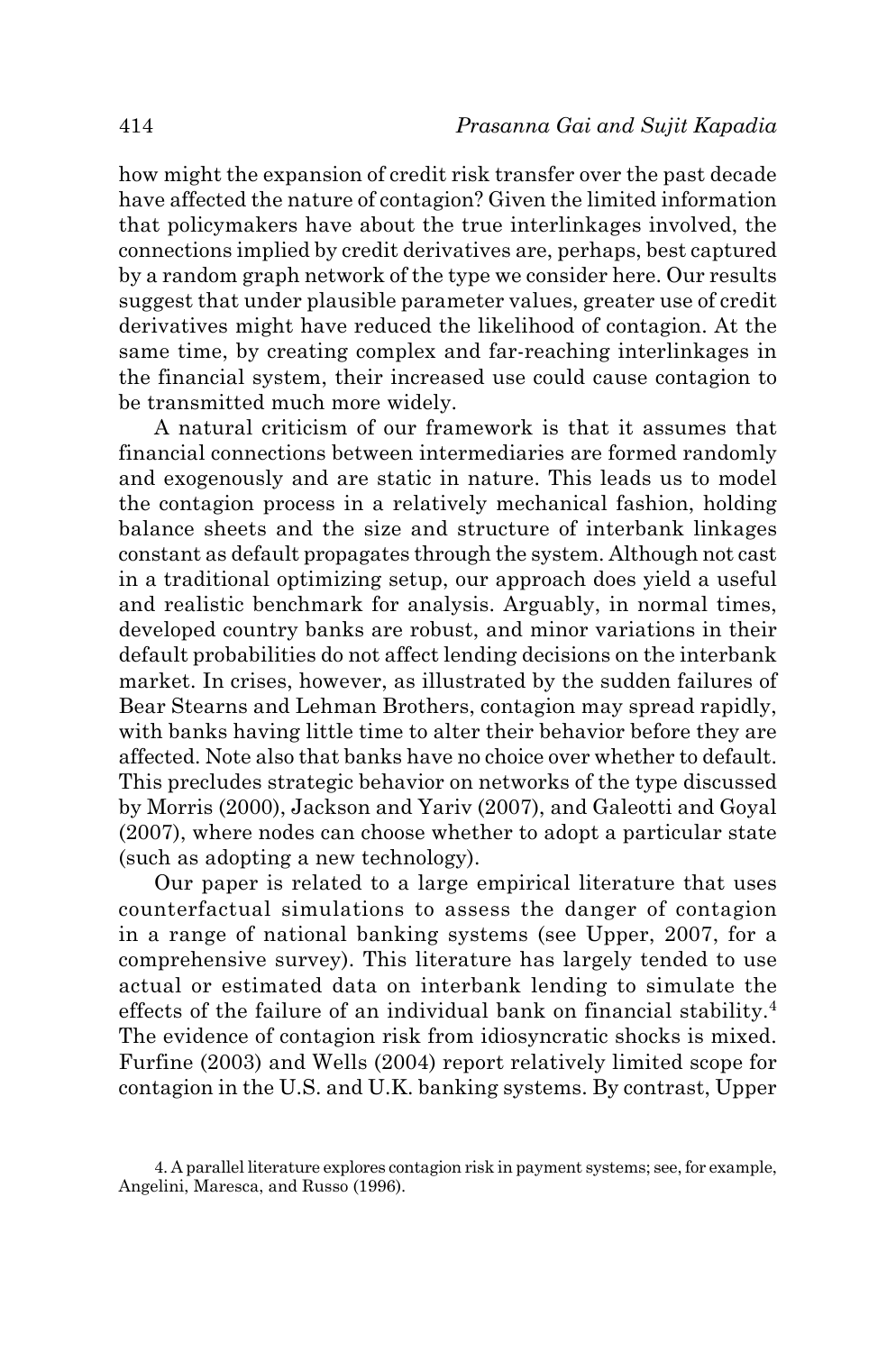and Worms (2004) and van Lelyveld and Liedorp (2006) suggest that contagion risk may be somewhat higher in Germany and the Netherlands. Mistrulli's (2007) results for the Italian banking system echo the findings of this paper: he finds that while relatively small fraction of banks can trigger contagion, large parts of the system are affected in worst-case scenarios. Moreover, he shows that when moving from an analysis of actual bilateral exposures (which form an incomplete network) to a complete structure estimated using maximum entropy techniques, the probability of contagion from a random, idiosyncratic bank failure is reduced, but its spread is sometimes widened.

Contagion from aggregate shocks is examined by Elsinger, Lehar, and Summer (2006), who combine a model of interbank lending in the Austrian banking system with models of market and credit risk. They take draws from a distribution of risk factors and compute the effects on banks' solvency, calculating the probability and the severity of contagion. Their findings also echo the results reported here. While contagious failures are relatively rare, if contagion does occur, it affects a large part of the banking system.

As noted by Upper (2007), existing empirical studies are plagued by data problems, and the extent to which reported interbank exposures reflect true linkages is unclear: generally, interbank exposures are only reported on a particular day once a quarter and exclude a range of items, including intraday exposures. They therefore underestimate the true scale of financial connectivity. Moreover, national supervisory authorities do not generally receive information on the exposures of foreign banks to domestic institutions, which makes it difficult to model the risk of global contagion in the increasingly international financial system. All of this, coupled with short time series for the relevant data, complicates the empirical assessment of the effects of changes in network structure, as perhaps induced by credit risk transfer, on contagion risk. This highlights the importance of analytical and simulation-based approaches to explore these issues.

The structure of the paper is as follows. Section 1 describes the analytical framework. Section 2 uses numerical simulations to study the effects of failures of individual institutions and articulate the likelihood and extent of contagion. It also considers the impact of liquidity effects and credit derivatives on system stability. A final section concludes.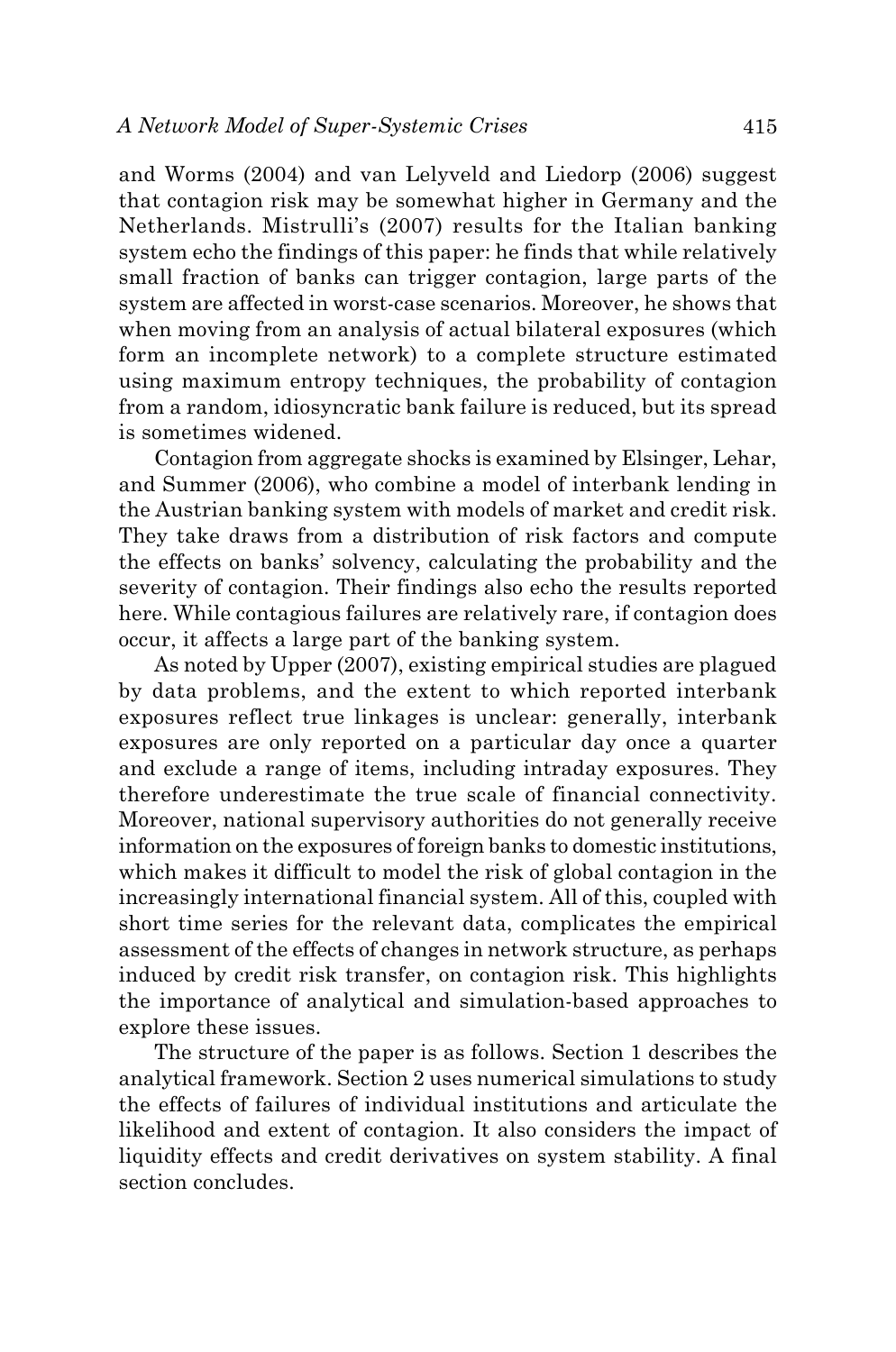# **1. Analytical Framework**

Consider a financial network in which *n* financial intermediaries, (banks for short) are randomly linked together by their claims on each other. In the language of graph theory, each bank represents a node on the graph, and the interbank exposures of bank *i* define the links with other banks. Since interbank linkages comprise assets as well as liabilities, the links in the network are directed: incoming links, which point into a node or bank, correspond to the interbank assets or exposures of that bank (that is, the money owed to that bank by a counterparty); by contrast, outgoing links, which point out from a node, correspond to its interbank liabilities. Figure 1 shows an example of a directed financial network in which there are five banks.

**Figure 1. A Directed Network with Five Nodes**



Source: Authors' drawing.

Two crucial properties of graphs such as those in figure 1 are their degree distribution and average degree. Let us denote the number of incoming links, or in-degree, to bank  $i$  by  $j_i$ , and the number of outgoing links, or out-degree, by  $k_i$ . We can then define the joint degree distribution of in- and out-degree,  $p_{ik}$ , to be the probability that a randomly chosen node simultaneously has in-degree *j* and out-degree *k*. Further, since every interbank asset of a bank is an interbank liability of another, every outgoing link for one node is an incoming link for another node. Therefore, the average in-degree in the network,

$$
\frac{1}{n}\sum_i j_i = \sum_{j,k} j p_{jk},
$$

must equal the average out-degree,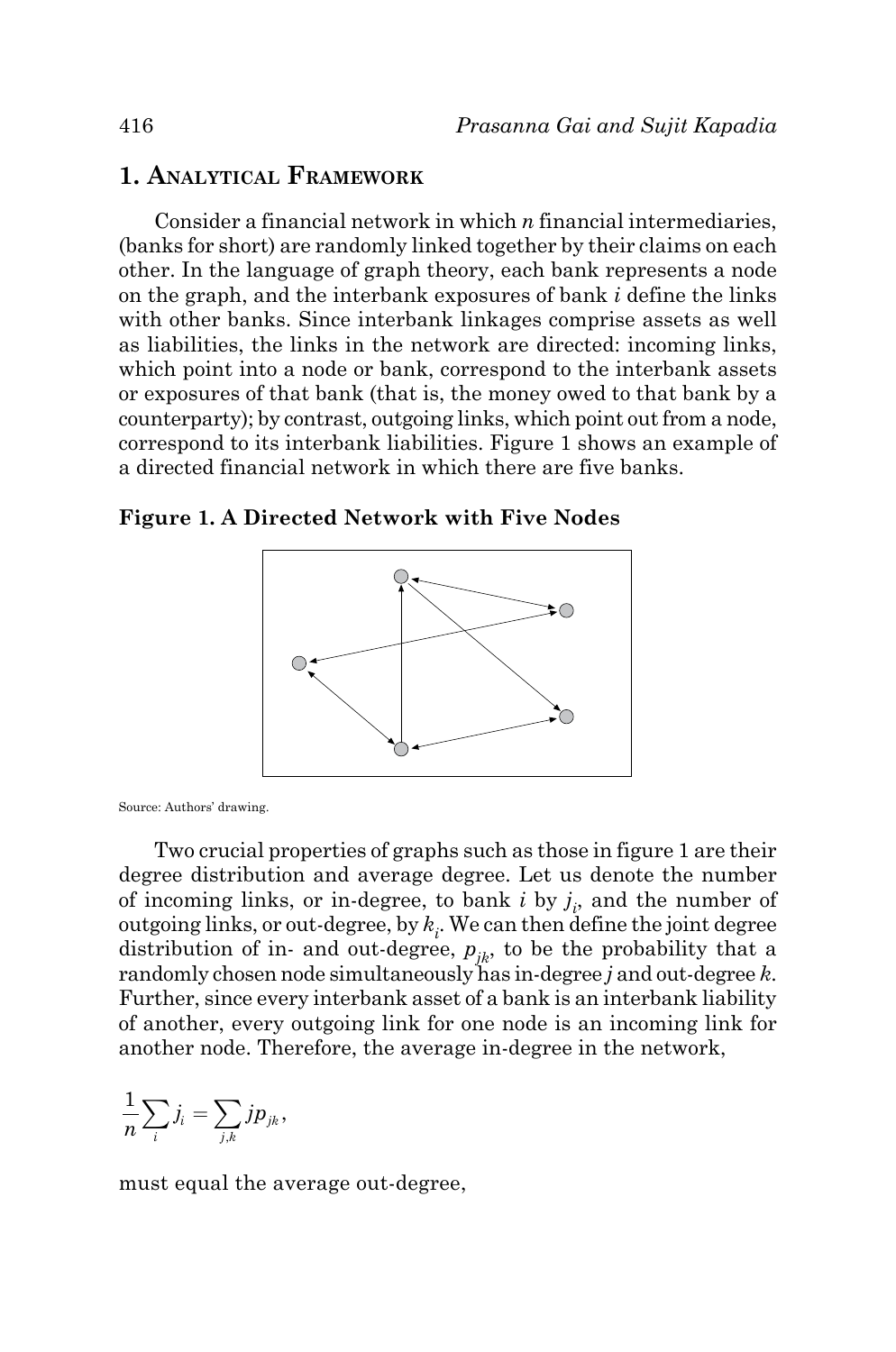$$
\frac{1}{n}\sum_i k_i=\sum_{j,k}kp_{jk}.
$$

We refer to this quantity as the average degree and denote it by

$$
z = \sum_{j,k} j p_{jk} = \sum_{j,k} k p_{jk}.
$$
\n<sup>(1)</sup>

In what follows, the joint distribution of in- and out-degree governs the potential for the spread of shocks through the network. A feature of our analysis is that this joint degree distribution, and hence the structure of the links in the network, is entirely arbitrary, though a specific distributional assumption is made in our numerical simulations.

Suppose that the total assets of each bank are normalized to unity and that these consist of interbank assets,  $A_i^{IB}$ , and illiquid external retail assets, such as mortgages and corporate loans, *AR i* . Since we might expect a bank with more incoming links to have a greater total interbank asset position, we allow for the relative shares of interbank and retail assets to depend on the bank's in-degree,  $j_i$ . Given these assumptions,

$$
A_i^{\text{IB}}(j_i) + A_i^{\text{R}}(j_i) = 1\% \ \forall \ i,
$$
\n(2)

where  $A_i^{IB}(0) = 0.5$  We assume that the total interbank asset position of every bank is evenly distributed over each of its incoming links. Although this assumption is stylized, it provides a useful benchmark that emphasizes the possible benefits of diversification.

Since every interbank asset is another bank's liability, interbank liabilities,  $L_i^{IB}$ , are endogenously determined. Apart from interbank liabilities, the only other component of a bank's liabilities are exogenously given customer deposits, *Di* . The condition for bank *i* to be solvent is therefore

$$
(1 - \lambda \phi) A_i^B (j_i) + q A_i^R (j_i) - L_i^B - D_i > 0,
$$
\n(3)

5. Across the entire financial system, we might expect total retail assets to be fixed. This would imply a dependence between the average share of retail assets on bank balance sheets and the number of financial intermediaries in the system. As discussed below, our numerical simulations take this dependency into account.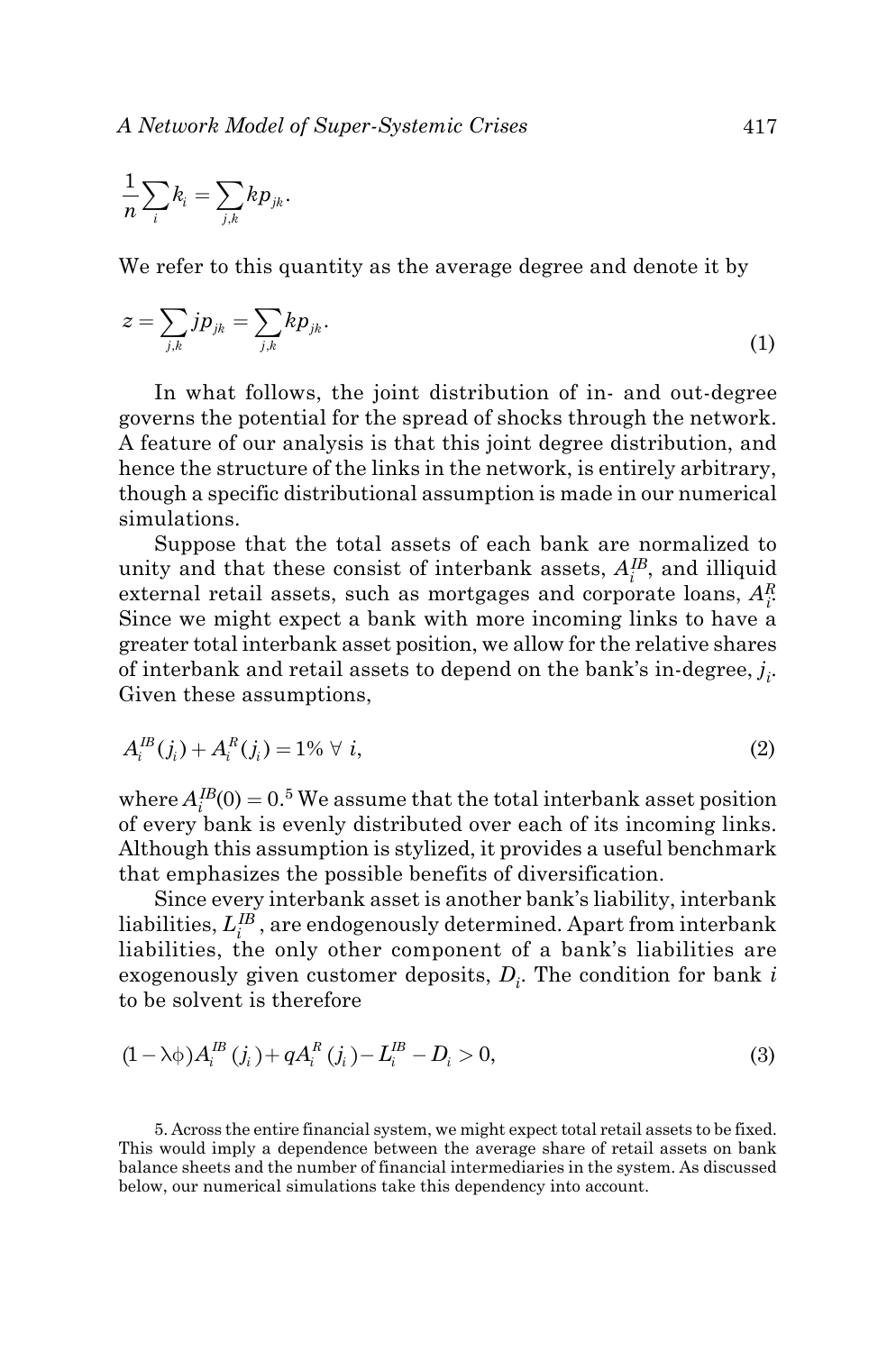where  $\phi$  is the fraction of banks with obligations to bank *i* that have defaulted,  $\lambda$  is the average loss-given-default on interbank loans, and *q* is the resale price of the illiquid asset. The value of  $\lambda$  is constrained to lie between zero and one:  $\lambda = 1$  corresponds to a zero recovery assumption, namely, that when a linked bank defaults, bank *i* loses all of its interbank assets held against that bank. The value of *q* may be less than one in the event of asset sales by banks in default, but it equals one if there are no fire sales. The solvency condition can also be expressed as

$$
\phi < \frac{K_i - (1 - q)A_i^R(j_i)}{\lambda A_i^B(j_i)}, \text{ for } \lambda A_i^B(j_i) \neq 0,\tag{4}
$$

where  $K_i = A_i^{IB}(j_i) + A_i^R(j_i) - L_i^{IB} - D_i$  is the bank's capital buffer, that is, the difference between the book value of its assets and liabilities.

To model the dynamics of contagion, we suppose that all banks in the network are initially solvent and that the network is perturbed at time  $t = 1$  by the initial default of a single bank. Although purely idiosyncratic shocks are rare, the crystallization of operational risk (for example, fraud) has led to the failure of financial institutions in the past (as in the case of Barings). Alternatively, bank failure may result from an aggregate shock that has particularly adverse consequences for one institution: this can be captured in the model through a general erosion in the stock of retail assets or, equivalently, capital buffers across all banks, combined with a major loss for one particular institution.

Recall that  $j_i$  denotes the number of incoming links for bank *i*. Since linked banks each lose a fraction  $1/j_i$  of their interbank assets when a single counterparty defaults, it is clear from equation (4) that the only way default can spread is if there is a neighboring bank for which

$$
\frac{K_i - (1-q)A_i^R(j_i)}{\lambda A_i^R(j_i)} < \frac{1}{j_i}.\tag{5}
$$

We define banks that are exposed in this sense to the default of a single neighbor as vulnerable and other banks as safe. The vulnerability of a bank clearly depends on its in-degree, *j*. Specifically, a bank with in-degree *j* is vulnerable with probability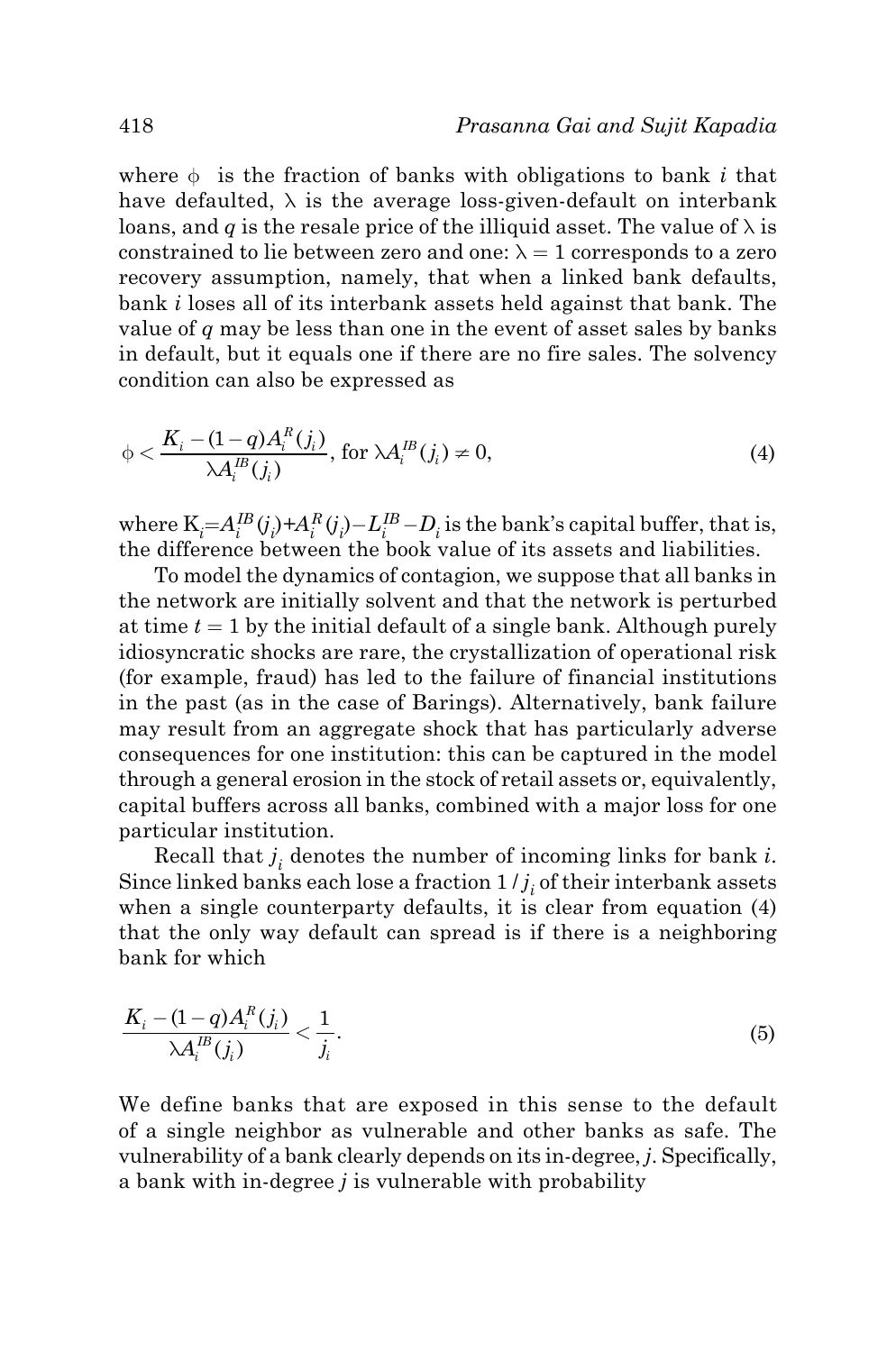*A Network Model of Super-Systemic Crises* 419

$$
\upsilon_j = P\bigg[\frac{K_i - (1 - q)A_i^R(j_i)}{\lambda A_i^B(j_i)} < \frac{1}{j_i}\bigg] \quad \forall \ j_i \ge 1. \tag{6}
$$

Further, the probability of a bank having in-degree *j* and out-degree *k* and being vulnerable is  $v_j p_k$ .

The model structure described by equations (2) to (6) captures several features of interest in systemic risk analysis. First, as noted above, the nature and scale of adverse aggregate or macroeconomic events can be interpreted as a negative shock to the stock of retail assets,  $A_i^R$ , or, equivalently, to the capital buffer,  $K_i$ . Second, idiosyncratic shocks can be modeled by assuming the exogenous default of a bank. Third, the structural characteristics of the financial system are described by the distribution of interbank linkages,  $p_{ik}$ , and much can be learned about the nature of contagion by simply exploring the effects of varying the average degree in the network, *z*. Fourth, the implications of different dependencies between the total interbank asset position and the number of exposures can be explored by changing the functional form of  $A_i^{IB}(j_i)$ . Finally, liquidity effects associated with the potential knock-on effects of default on asset prices are captured by allowing *q* to vary.

In Gai and Kapadia (2010), we use probability-generating function techniques to obtain analytical results on the transmission of shocks in the system as a function of  $v_j$  and  $p_{jk}$  in the special case in which the total interbank asset position is independent of the number of the bank's incoming links—that is,  $A_i^{IB}(j_i)$  is constant and does not depend on  $j_i$ —and both  $\lambda$  and  $q$  are set equal to one. That paper shows that under these assumptions, financial systems exhibit a robust-yet-fragile tendency. While greater connectivity reduces the likelihood of contagion, its potential spread could be significantly greater should problems occur.

The intuition underpinning these results is straightforward. In a more connected system, the counterparty losses of a failing institution can be more widely dispersed to, and absorbed by, other entities. Increased connectivity and risk sharing may thus lower the probability of contagion. However, conditional on the failure of one institution triggering contagious defaults, a higher number of financial linkages also increases the potential for contagion to spread more widely. In particular, greater connectivity increases the chances that the institutions that survive the effects of the initial default will be exposed to more than one defaulting counterparty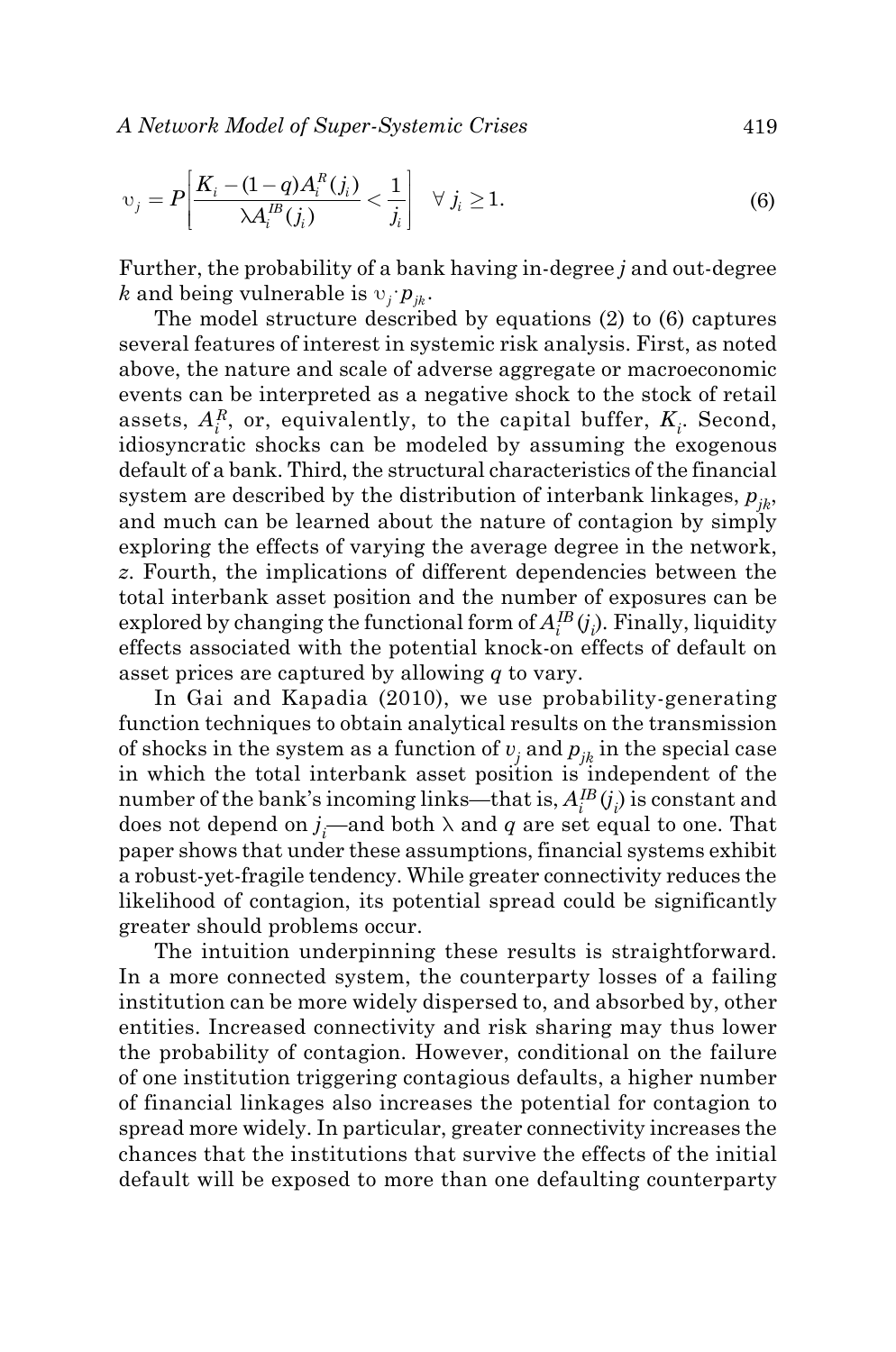after the first round of contagion, making them vulnerable to a second-round default. The impact of any crisis that does occur could therefore be larger.

In Gai and Kapadia (2010), we discuss how assuming an uneven distribution of interbank assets over incoming links would not change any of their fundamental results. The effects of the other simplifying assumptions required to obtain an analytical solution are less clear. In particular, that paper does not explore the implications of making the total interbank asset position dependent on the number of exposures, making it difficult to assess, for example, the effects of more widespread use of credit derivatives. Therefore, in what follows, we use numerical simulations to explore the implications of relaxing some of the simplifying assumptions needed to solve the model analytically.

# **2. Numerical Simulations**

In our numerical simulations, we assume a uniform (Poisson) random graph in which each possible directed link in the graph is present with independent probability *p*. In other words, the network is constructed by looping over all possible directed links and choosing each one to be present with probability *p*. Consistent with bankruptcy law, we do not net interbank positions, so it is possible for two banks to be linked with each other in both directions. The average degree, *z*, is allowed to vary in each simulation. Although our model applies to networks of fully heterogeneous financial intermediaries, we take the capital buffers and asset positions on banks' balance sheets to be identical.

As a benchmark, we consider a network of 1,000 banks. Clearly, the number of financial intermediaries in a system depends on how the system is defined and what counts as a financial intermediary. However, several countries have banking networks of this size, and a figure of 1,000 intermediaries also seems reasonable if we are considering a global financial system involving investment banks, hedge funds, and other players. Given this rather high number of banks, when calculating the probability and conditional spread of contagion, we only count episodes in which over 5 percent of the system defaults, as this seems a suitable lower bound for defining a systemic financial crisis in such a large system. When assessing the impact of credit risk transfer, we change these assumptions to reflect the smaller number of major players in credit derivative markets and their greater systemic importance.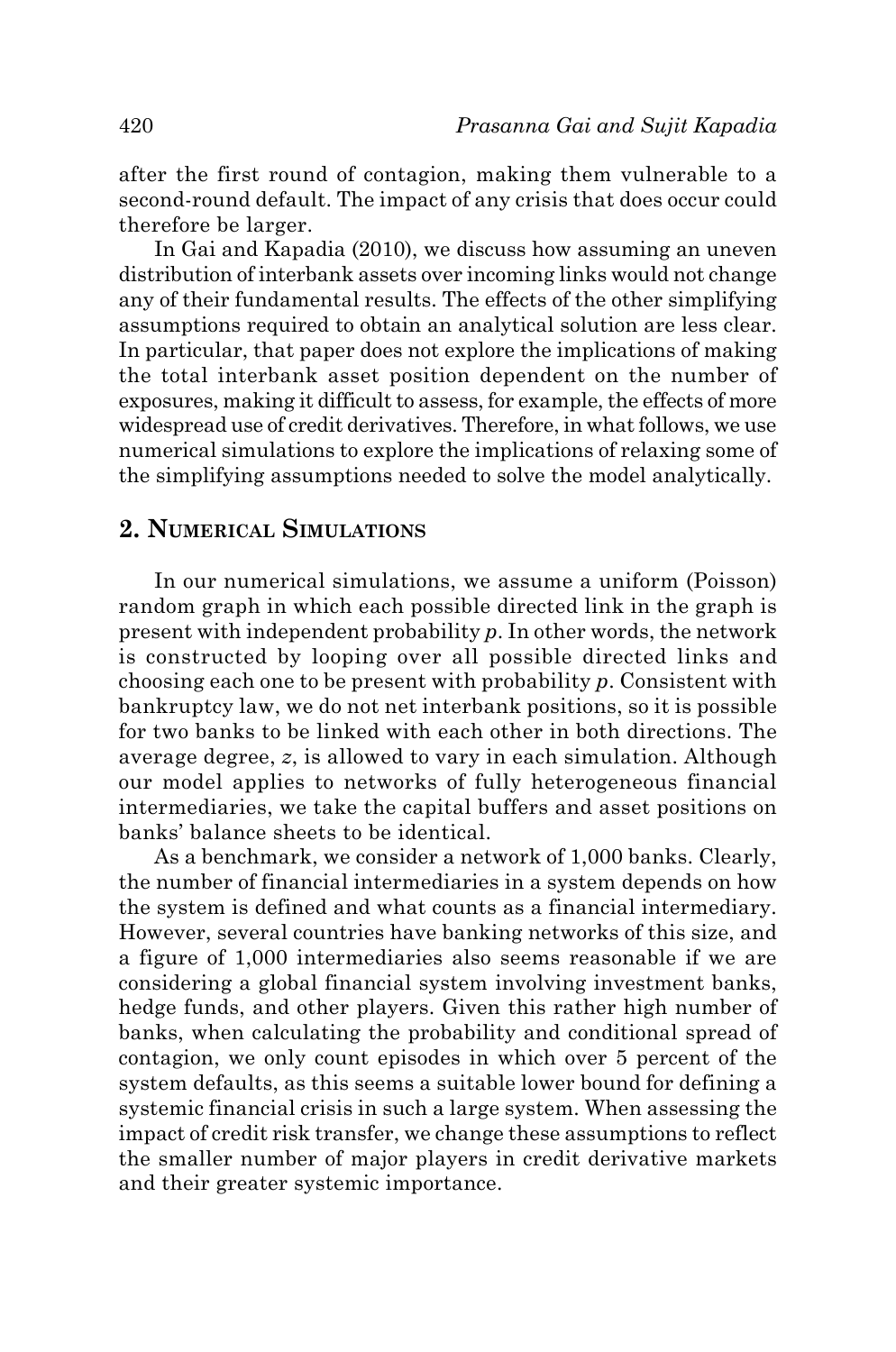Except for the credit derivative experiment, interbank assets are assumed not to depend on the number of incoming links and are held constant at 20 percent of total assets, with retail assets making up the rest.<sup>6</sup> Banks' capital buffers are set at 4 percent, a figure calibrated from data contained in the 2005 published accounts of a range of large, international financial institutions.7 Since each bank's interbank assets are evenly distributed over its incoming links, interbank liabilities are determined endogenously within the network structure. The liability side of the balance sheet is topped up by customer deposits until the total liability position equals the total asset position.

In the experiments that follow, we draw 1,000 realizations of the network for each value of *z* used. In each of these draws, we shock one bank at random, wiping out all of its external assets—this type of idiosyncratic shock may be interpreted as a fraud shock. The failed bank defaults on all of its interbank liabilities. As a result, neighboring banks may also default if their capital buffer is insufficient to cover their loss on interbank assets. Any neighboring banks that fail are also assumed to default on all of their interbank liabilities, and the iterative process continues until no new banks are pushed into default.

### **2.1 Benchmark Case**

As a benchmark, figure 2 depicts the numerical solution under the assumptions needed to solve the model analytically. With no links, contagion is impossible by definition. Therefore, for very low values of *z*, the likelihood of contagion is increasing in connectivity.

More interesting is what happens for higher values of *z*. The frequency of contagion gradually falls as risk-sharing effects serve to reduce the number of vulnerable banks in the system. When contagion does break out, however, it affects an increasing fraction of the system. Indeed, for  $z > 8$ , contagion never occurs more than five times in 1,000 draws, but in each case where it does break out, every bank in the network fails. In addition to pointing toward the robust-yet-fragile nature of financial networks, this serves to highlight that a priori indistinguishable shocks to the network can

<sup>6.</sup> The 20 percent share of interbank assets is broadly consistent with the figures for developed countries reported by Upper (2007).

<sup>7.</sup> Further details are available on request.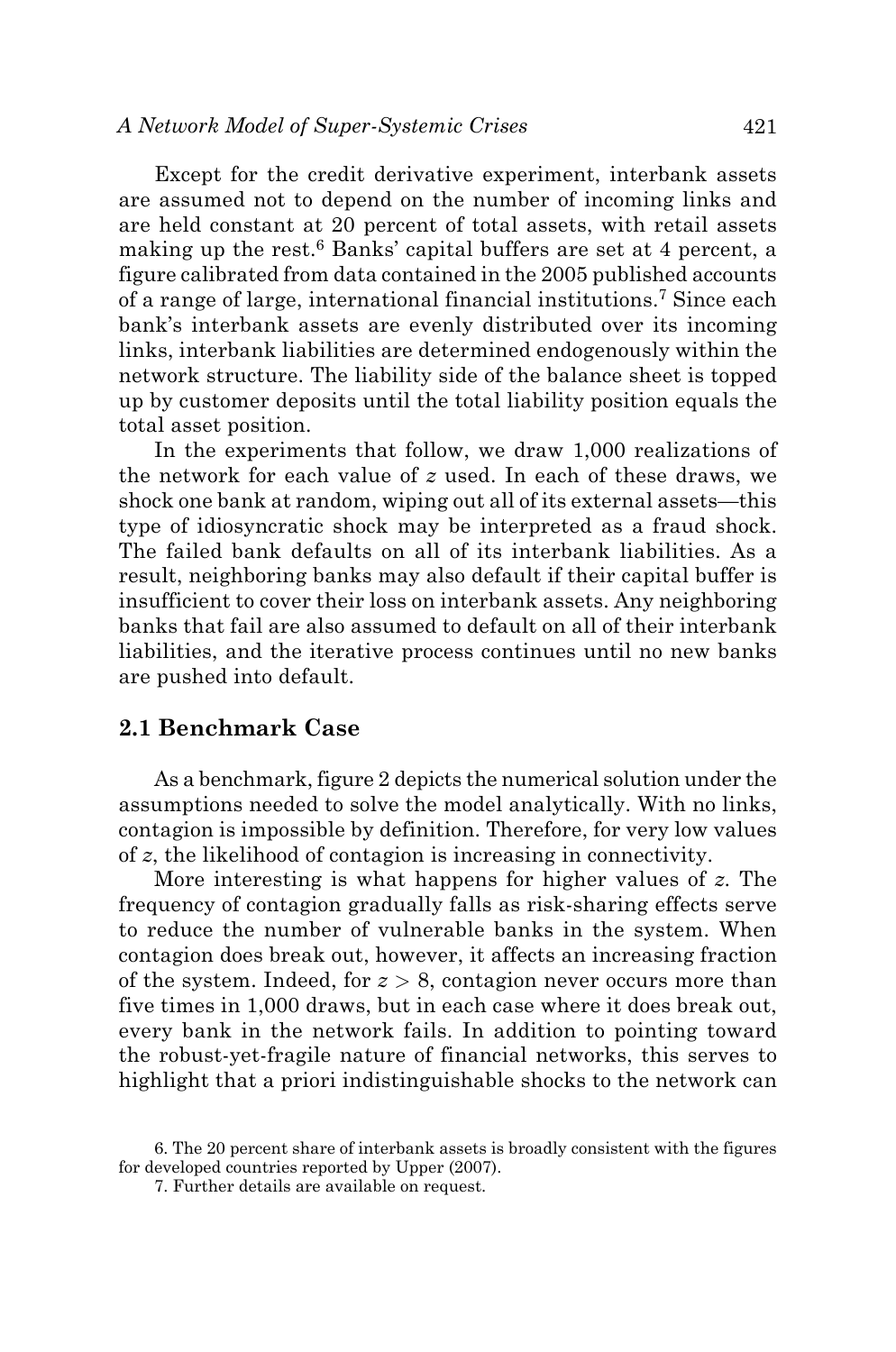

#### **Figure 2. Contagion in the Benchmark Case**

Source: Authors' calculations.

have vastly different consequences for contagion. In each draw, the initial shock is the failure of a single bank. In general, this does not cause contagion, but it is catastrophic in a small handful of cases. This feature of the complex network cautions against assuming that past resilience to a particular shock will continue to apply to future shocks of a similar magnitude. It also highlights the acute difficulties that policymakers may have when trying to assess the contagion risk from the failure of an institution if they do not have a good understanding of the structure of the financial network.

Figure 3 shows how the results change as banks' capital buffers vary. As might be expected, an erosion of capital buffers increases the probability of contagion for fixed values of *z.*8 For small values of *z*, the extent of contagion is also slightly greater when capital buffers are lower but, in all cases, it reaches one for sufficiently high values of *z*. When the capital buffer is increased to 5 percent, however, this occurs well after the peak probability of contagion. This neatly illustrates how increased connectivity can simultaneously reduce the probability of contagion and increase its spread when it does break out.

<sup>8.</sup> Reduced capital buffers may also increase the likelihood of an initial default. Therefore, they may contribute to an increased probability of contagion from this perspective, as well.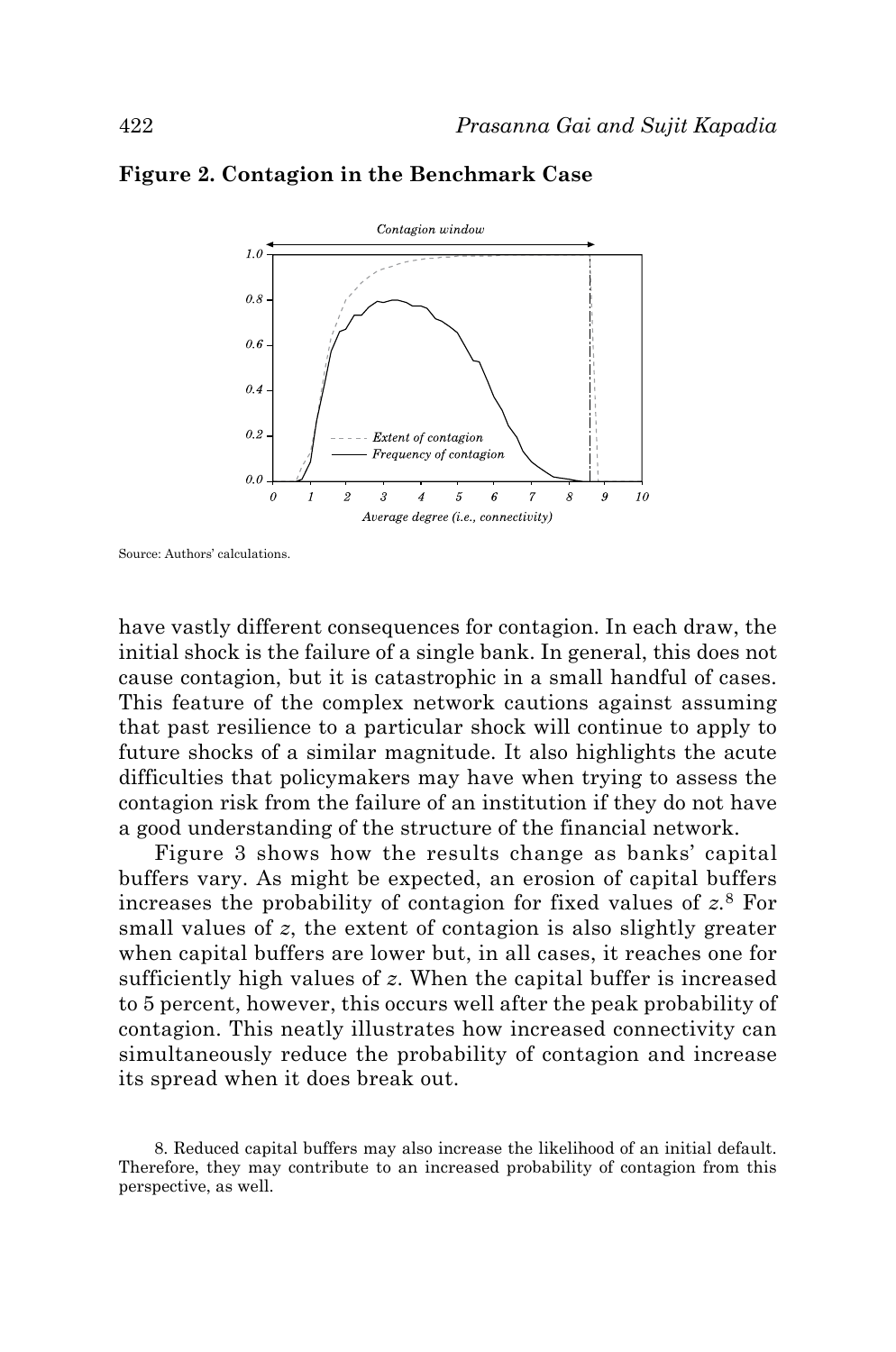

#### **Figure 3. Contagion under Different Capital Buffers**

Source: Authors' calculations.

## **2.2 Positive Recovery Rates**

Solving the model analytically requires assuming a 100 percent loss given default on interbank assets. This assumption may well be realistic in the midst of a crisis: in the immediate aftermath of a default, the recovery rate and the timing of recovery will be highly uncertain, and banks' funders are likely to assume the worst-case scenario. To assess the robustness of the results, we relax the zero recovery assumption and assume that when a bank fails, its default in the interbank market equals its asset shortfall (that is, its outstanding loss after its capital buffer is absorbed) plus half of any remaining interbank liabilities, where the additional amount is interpreted as reflecting bankruptcy costs that are lost outside the system (see figure 4).9 As we might expect from equation (6), this reduces the likelihood

9. Since interbank assets make up 20 percent of each bank's total asset position, interbank liabilities must, on average, make up 20 percent of total liabilities. Therefore, if we take (insured) customer deposits as senior, the maximum bankruptcy cost for the average bank under this assumption is 10 percent of total assets or liabilities, which accords with the empirical estimates of bankruptcy costs in the banking sector reported by James (1991).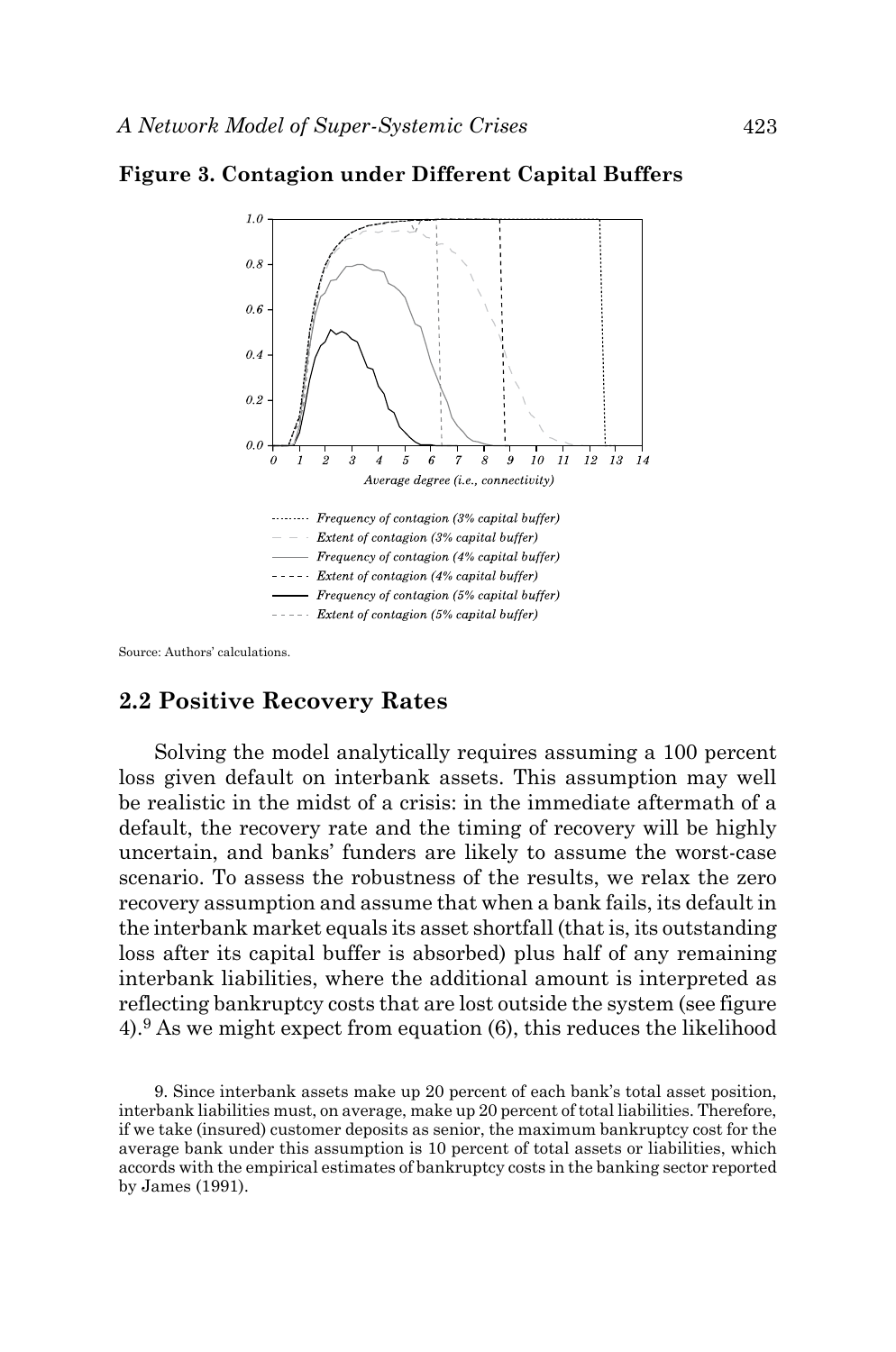of contagion because fewer banks are vulnerable when the recovery rate is positive. This exercise illustrates that relaxing the zero recovery assumption does not fundamentally affect our broad results.





Source: Authors' calculations.

# **2.3 Liquidity Risk**

We now incorporate liquidity effects into our analysis. When a bank fails, financial markets may have a limited capacity to absorb the illiquid external assets that are sold. As a result, the asset price may be depressed. Following Schnabel and Shin (2004) and Cifuentes, Ferrucci, and Shin (2005), we assume that the price of the illiquid asset, *q*, is given by

$$
q = e^{-\alpha x},\tag{7}
$$

where  $x > 0$  is the fraction of system (illiquid) assets that have been sold onto the market (if assets are not being sold onto the market, then  $q = 1$ ). We calibrate  $\alpha$  so that the asset price falls by 10 percent when one-tenth of system assets have been sold.

We integrate this pricing equation into our numerical simulations. Specifically, when a bank defaults, all of its external assets are sold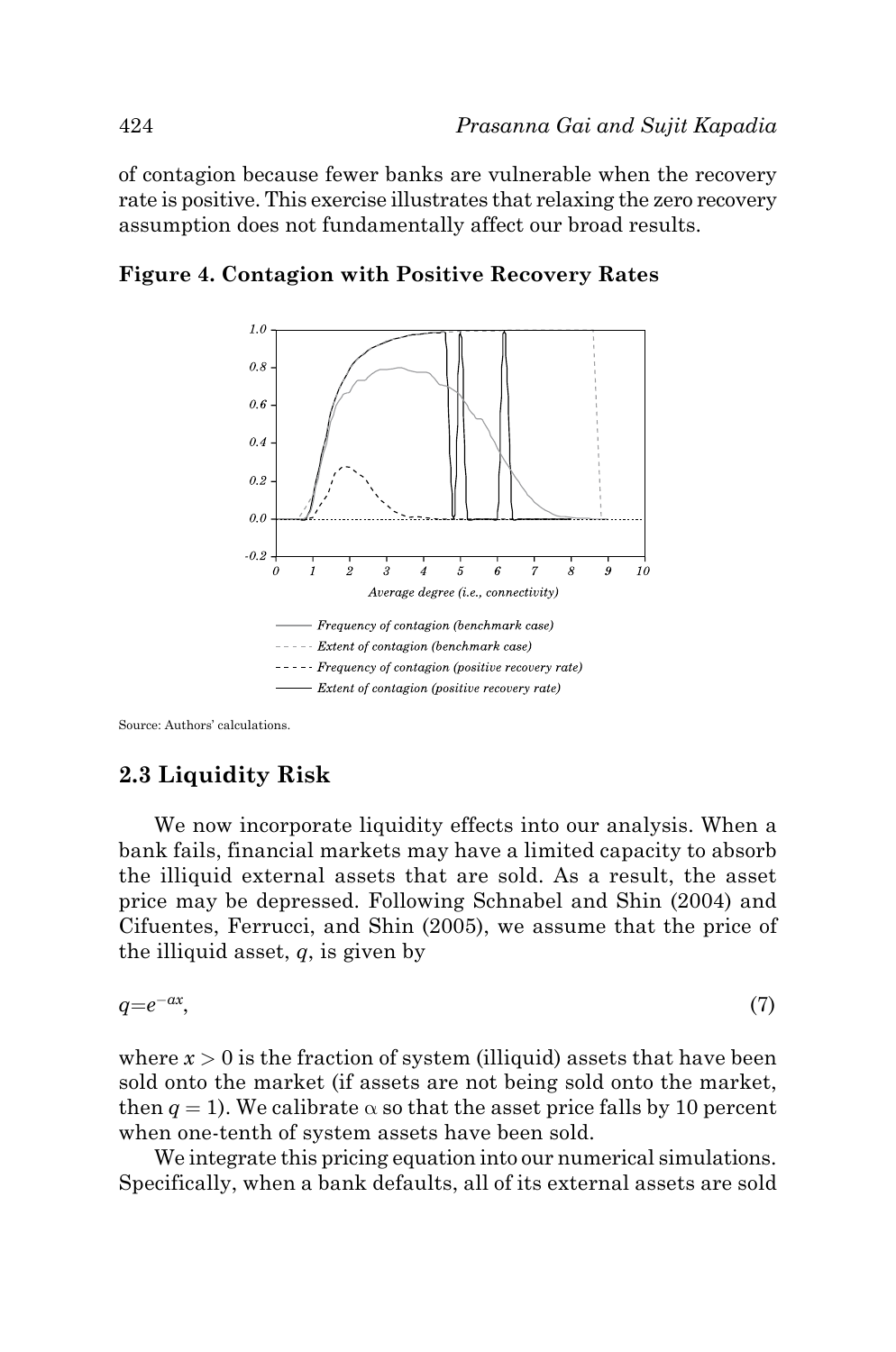onto the market, reducing the asset price according to equation (7). We assume that when the asset price falls, the external assets of all other banks are marked to market to reflect the new asset price. From equation (6), it is clear that this will reduce banks' capital buffers and has the potential to make some banks vulnerable, possibly tipping them into default.

The incorporation of (market) liquidity risk introduces a second potential source of contagion into the model from the asset-side of banks' balance sheets. Liquidity risk only materializes upon default, however. Realistically, asset prices are likely to be depressed by asset sales before any bank defaults, so accounting only for the post-default impact probably understates the true effects of liquidity risk.

Figure 5 illustrates the effects of incorporating liquidity risk into the model. As we might expect, liquidity effects magnify the extent of contagion when it breaks out. Contagion is also slightly more likely for given values of *z*.

#### **Figure 5. Liquidity Effects and Contagion**



Source: Authors' calculations.

As shown, liquidity effects do not drastically alter the main results of our model, but this should not be taken to mean that liquidity effects are unimportant. In part, the limited effect of liquidity risk reflects the already high spread of contagion embedded in the benchmark scenario. If a fraction of banks were assumed to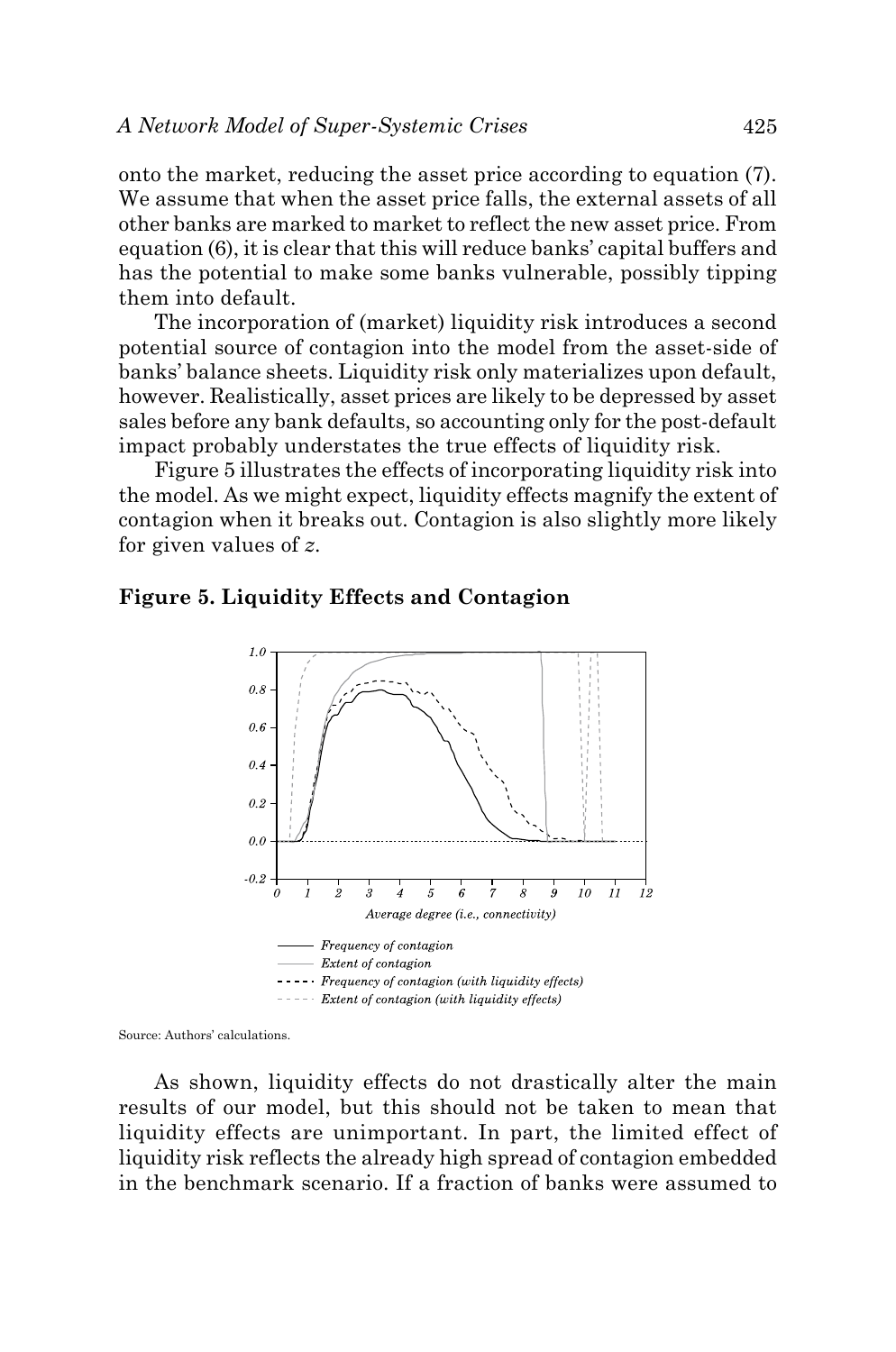be totally immune to counterparty credit risk (that is, they would survive even if all their counterparties defaulted), then liquidity risk would probably be much more significant in amplifying the extent of contagion for intermediate levels of connectivity. To the extent that liquidity risk materializes before any bank defaults, it can be viewed as having the potential to erode capital buffers and increase the likelihood of an initial default.

#### **2.4 The Impact of Credit Derivatives**

We now illustrate the type of analysis made possible by our framework by using it to assess the possible impact of credit derivatives on the nature of contagion. The use of credit derivatives has grown tremendously in recent years. For the net buyers of credit protection (typically traditional banks), this has reduced their exposure to nonfinancial corporates. At the same time, it has increased both their number of links to financial counterparties and their overall exposure to them. Meanwhile, net sellers of credit protection (such as insurance companies and monolines) have implicitly taken on corporate credit risk and become part of the financial network through their activities. For the system as a whole, the greater use of credit risk transfer may have slightly reduced capital buffers.

To capture these features in our model, we assume that the greater use of credit derivatives increases the number of incoming links for a typical bank and correspondingly expands the share of interbank assets on its balance sheet. Specifically, we assume the following functional form for  $A^{IB}_i(j_i)$ :

$$
A_i^{IB}(j_i) = a j_i^b + c,\tag{8}
$$

where  $a > 0$  and  $b > 0$  are parameters controlling the extent to which the total interbank exposure increases with the number of incoming links.10 We also assume that the total stock of retail assets in the economy has remained constant. Together, these assumptions imply that the number of institutions in the network must have increased, which we associate with the integration of insurance companies,

<sup>10.</sup> Intuitively, introducing this relationship curtails the risk-sharing benefits of greater connectivity because the greater absolute exposure associated with a higher number of links partially offsets the positive effects from greater diversification.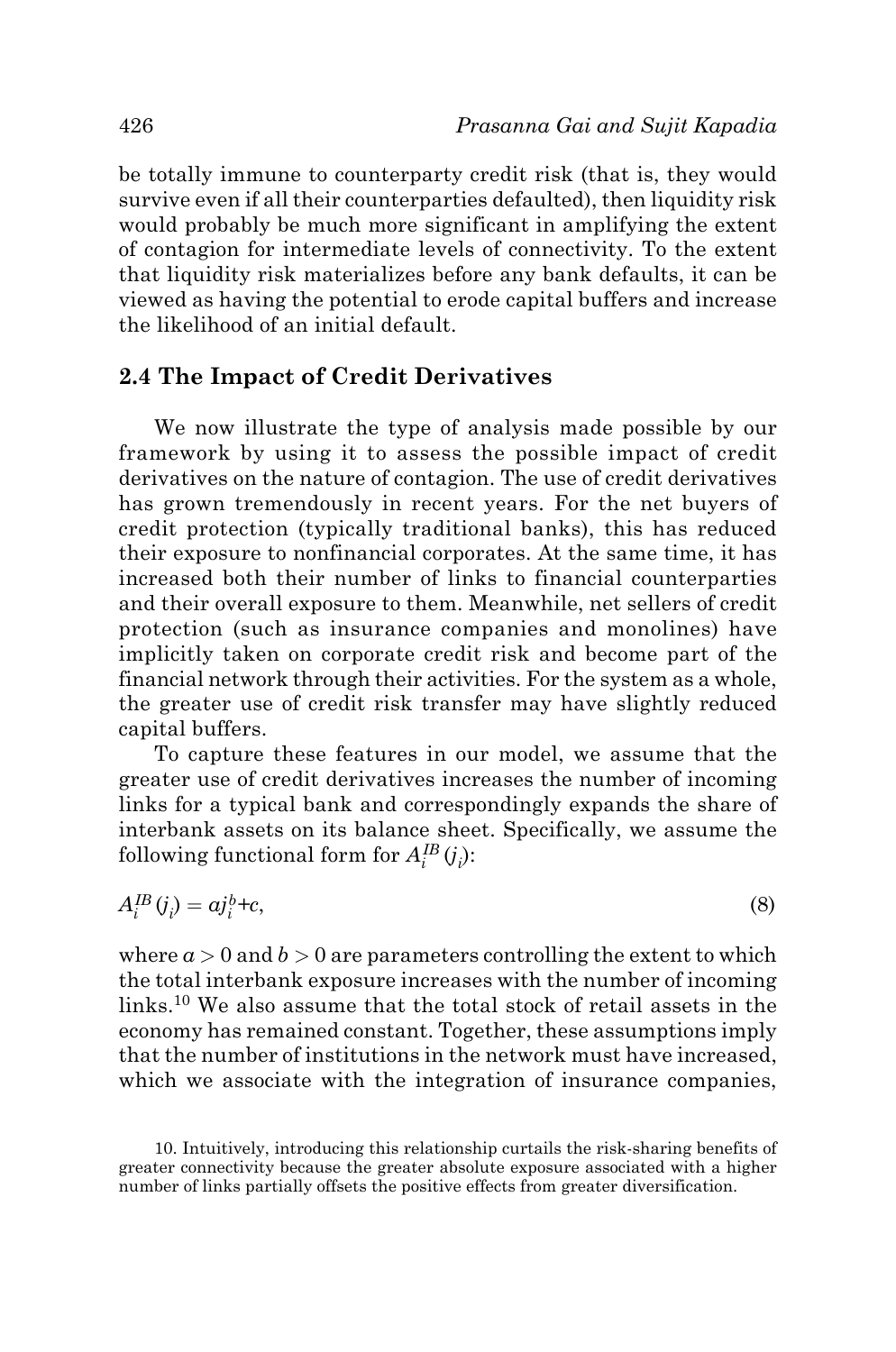hedge funds, and monolines into the system. To capture the possible erosion of capital buffers, we suppose that the total capital in the system remains unchanged despite the increase in the number of participants. As a result, all institutions become slightly less well capitalized as credit derivatives assume a greater role. All of these effects automatically key off an increase in the average degree, *z*.

Since our focus is on the relatively limited set of key players in global credit derivative markets, we suppose that in the initial state before the advent of credit derivatives, there were only 100 banks, with each having a 4 percent capital buffer and just two interbank links, on average. We then simulate the system for different values of *z*, assuming that  $a = 0.02$ ,  $b = 0.85$ , and  $c = 0.03$ , that the loss given default on interbank exposures is 100 percent, and that there are no liquidity effects. Given that the typical bank currently has an interbank asset share of approximately 20 percent (Upper, 2007), this parameterization generates reasonably plausible interbank asset shares for the corresponding number of links (see table 1, column 2). For example, if a bank is linked to one-fifth of the system  $(z = 20)$ , interbank assets constitute 28.5 percent of its balance sheet.

| Average<br>degree<br>(z) | Interbank<br>assets<br>(%) | Retail<br>assets<br>(%) | No. of<br>banks | Capital<br>buffer<br>(%) | Frequency<br>of contagion contagion<br>(%) | Scale of<br>(%) |
|--------------------------|----------------------------|-------------------------|-----------------|--------------------------|--------------------------------------------|-----------------|
| $\overline{2}$           | 6.6                        | 93.4                    | 100             | 4.00                     | 7.8                                        | 3.8             |
| 5                        | 10.9                       | 89.1                    | 105             | 3.82                     | 6.2                                        | 5.4             |
| 10                       | 17.2                       | 82.8                    | 113             | 3.55                     | 2.1                                        | 35.4            |
| 15                       | 23.0                       | 77.0                    | 121             | 3.30                     | 0.9                                        | 67.8            |
| 20                       | 28.5                       | 71.5                    | 131             | 3.06                     | 0.9                                        | 89.1            |
| 25                       | 33.9                       | 66.1                    | 141             | 2.83                     | 0.2                                        | 100.0           |

**Table 1. Credit Derivative Simulation**

Source: Authors' calculations.

Table 1 shows how the probability and spread of contagion vary with *z*. Given our focus on major international financial institutions in this analysis, we adopt a lower threshold for recording contagion events, counting all episodes in which more than one bank defaults as a result of the initial failure. It is evident from the table that the greater use of credit derivatives, as captured by an increase in *z*, may have reduced the likelihood of contagion following an initial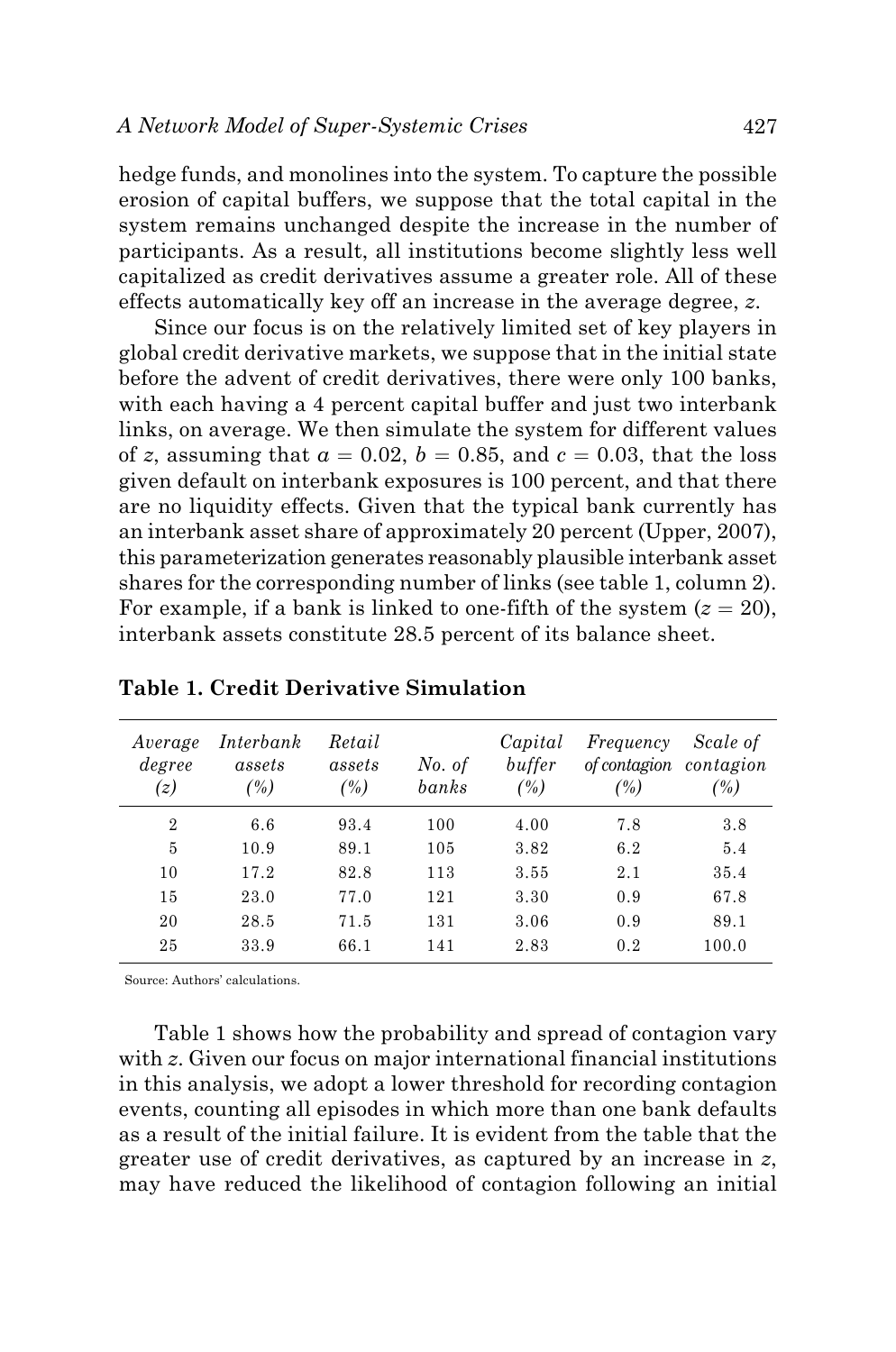failure. Moreover, to the extent that credit risk transfer may reduce the probability of an initial default, the results may understate its beneficial effects. Nevertheless, the role of credit derivatives as a potential shock amplifier is revealed by the sharply increasing spread of contagion. With an average of five links, contagion only affects roughly 5 percent of the system when it breaks out. An increase to ten or fifteen links changes the picture completely—once started, crises become super-systemic.

These results (and indeed all of the numerical results presented in the paper) are cast in terms of random graph network structures involving financial intermediaries (nodes) with comparable balance sheets. As such, our findings could underestimate the impact of an actual financial crisis. If the first bank to fail is particularly large or highly connected (such as Lehman Brothers), then the consequences could be much more severe. Albert, Jeong, and Barabasi (2000) study the effects of targeted attacks on hubs and show how critical nodes are vital to the spread of contagion.<sup>11</sup> The existence of a key node may also be beneficial, however. With clear analogies to the epidemiological literature on targeted vaccination of highly connected nodes (Anderson and May, 1991), if the authorities are able to identify and bail out key players in the network ex ante, then prospective contagion could be very substantially contained. Extensions of our analysis in these directions are likely to reach similar conclusions.

## **3. Conclusion**

In this paper, we develop a model of contagion in arbitrary financial networks that nests the two competing views of financial systems as shock absorbers or amplifiers. In so doing, our framework helps clarify how shocks are transmitted across markets and banking systems. A key finding is that while greater connectivity helps lower the probability of contagion, it can also increase its spread in the event of problems occurring. Illiquid markets for key financial assets compound the problem, amplifying both the likelihood and extent of contagion.

Our model helps illustrate how the failure of a large organization linked to other entities via credit derivatives might play out in the absence of a public sector rescue. The use of credit derivatives in our

11. Nier and others (2007) also provide some analysis of shocks to key nodes in hub-and-spoke networks.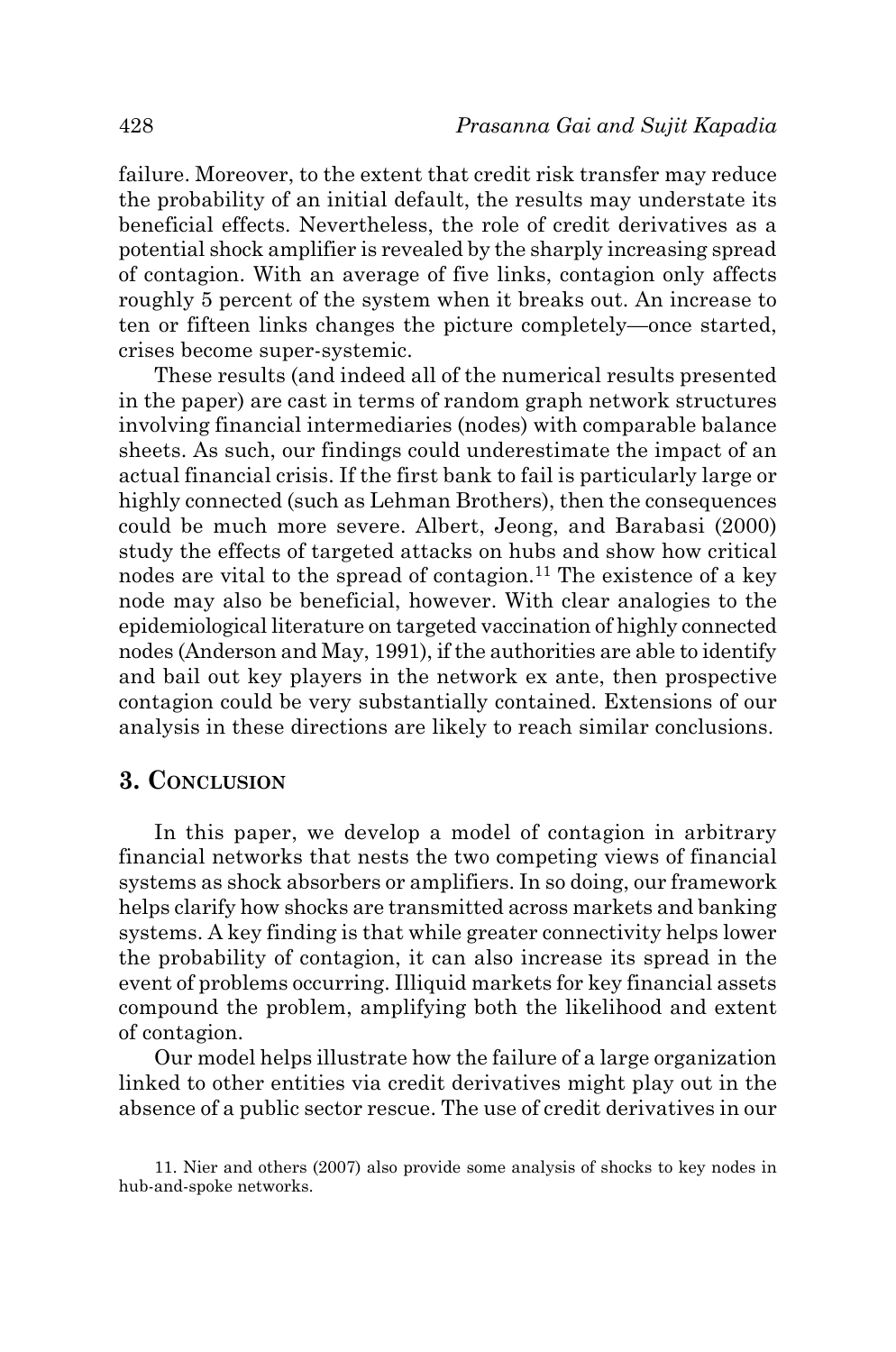model creates far-reaching interlinkages and large absolute exposures compared with financial systems that lack such instruments. We demonstrate how the expansion of credit derivative activity may have worked to curtail some of the risk-sharing benefits offered by such innovation, leaving open the scope for a much more virulent or super-systemic crisis.

Finally, the paucity of relevant balance sheet data on many financial entities and the international nature of financial intermediation make the empirical modeling of contagion risk difficult to undertake. By isolating probability and impact, our paper also makes a methodological contribution, pointing toward analytical and numerical approaches for assessing the effects of changes in network structure on contagion risk.

Our paper is best viewed as a first step in a research agenda that seeks to develop a deeper understanding of large, complex financial networks. Clearly, there remains scope to sharpen the calibration that forms the basis of the main results. A more pressing challenge, however, is to relax some of the more mechanical assumptions of the analysis. Developing a more behavioral foundation in ways that capture the richness of financial network structure is a crucial next task if such models are to offer further meaningful guidance for policymakers.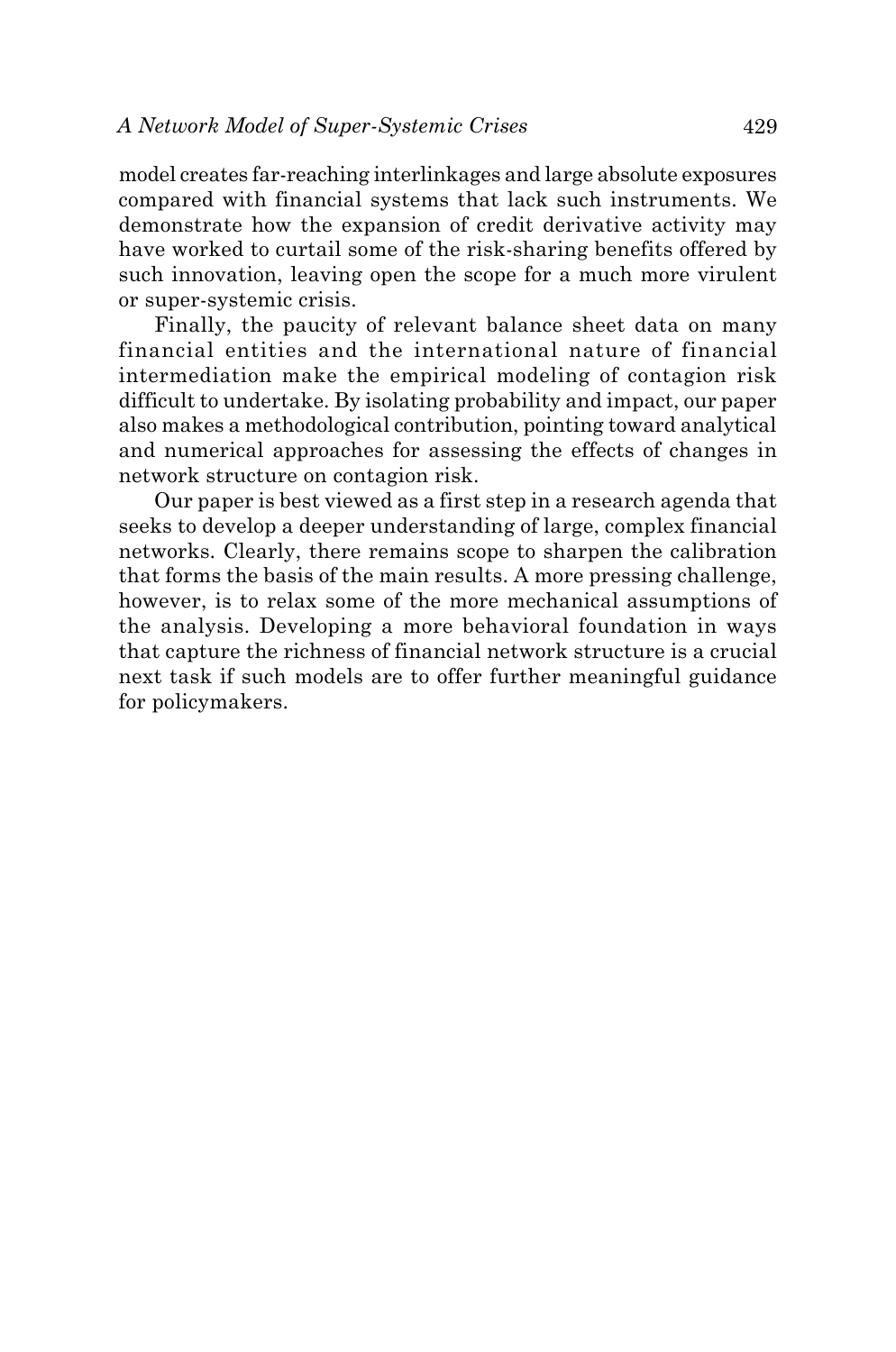#### **References**

- Albert, R., H. Jeong, and A.L. Barabasi. 2000. "Error and Attack Tolerance of Complex Networks." *Nature* 406 (27 July): 378−82.
- Allen, F. and A. Babus. 2009. "Networks in Finance." In *The Network Challenge, The: Strategy, Profit, and Risk in an Interlinked World,*  edited by P. Kleindorfer and J. Wind, chap. 21. Wharton School Publishing.
- Allen, F. and D. Gale. 2000. "Financial Contagion." *Journal of Political Economy* 108(1): 1−33.
- Anderson, R. and R. May. 1991. *Infectious Diseases of Humans: Dynamics and Control*. Oxford University Press.
- Angelini, P., G. Maresca, and D. Russo. 1996. "Systemic Risk in the Netting System." *Journal of Banking and Finance* 20(5): 853−68.
- Brunnermeier, M. and L. Pedersen. 2009. "Market Liquidity and Funding Liquidity." *Review of Financial Studies* 22(6): 2201−38.
- Callaway, D., M. Newman, S. Strogatz, and D. Watts. 2000. "Network Robustness and Fragility: Percolation on Random Graphs." *Physical Review Letters* 85(25): 5468−71.
- Castiglionesi, F. and N. Navarro. 2007. "Optimal Fragile Financial Networks." Discussion paper 2007-100. Tilburg University.
- Cifuentes, R., G. Ferrucci, and H.S. Shin. 2005. "Liquidity Risk and Contagion." *Journal of the European Economic Association* 3(2−3): 556−66.
- Elsinger, H., A. Lehar, and M. Summer. 2006. "Risk Assessment for Banking Systems." *Management Science* 52(9): 1301−14.
- Freixas, X., B. Parigi, and J.C. Rochet. 2000. "Systemic Risk, Interbank Relations, and Liquidity Provision by the Central Bank." *Journal of Money, Credit, and Banking* 32(3): 611−38.
- Furfine, C. 2003. "Interbank Exposures: Quantifying the Risk of Contagion." *Journal of Money, Credit, and Banking* 35: 111−28.
- Gai, P. and A. Haldane. 2007. "Public Policy in an Era of Super-Systemic Risk." London: Bank of England.
- Gai, P. and S. Kapadia. 2010. "Contagion in Financial Networks." *Proceedings of the Royal Society A* 466: 2401–23.
- Galeotti, A. and S. Goyal. 2007. "A Theory of Strategic Diffusion." Discussion paper 635. University of Essex, Department of Economics.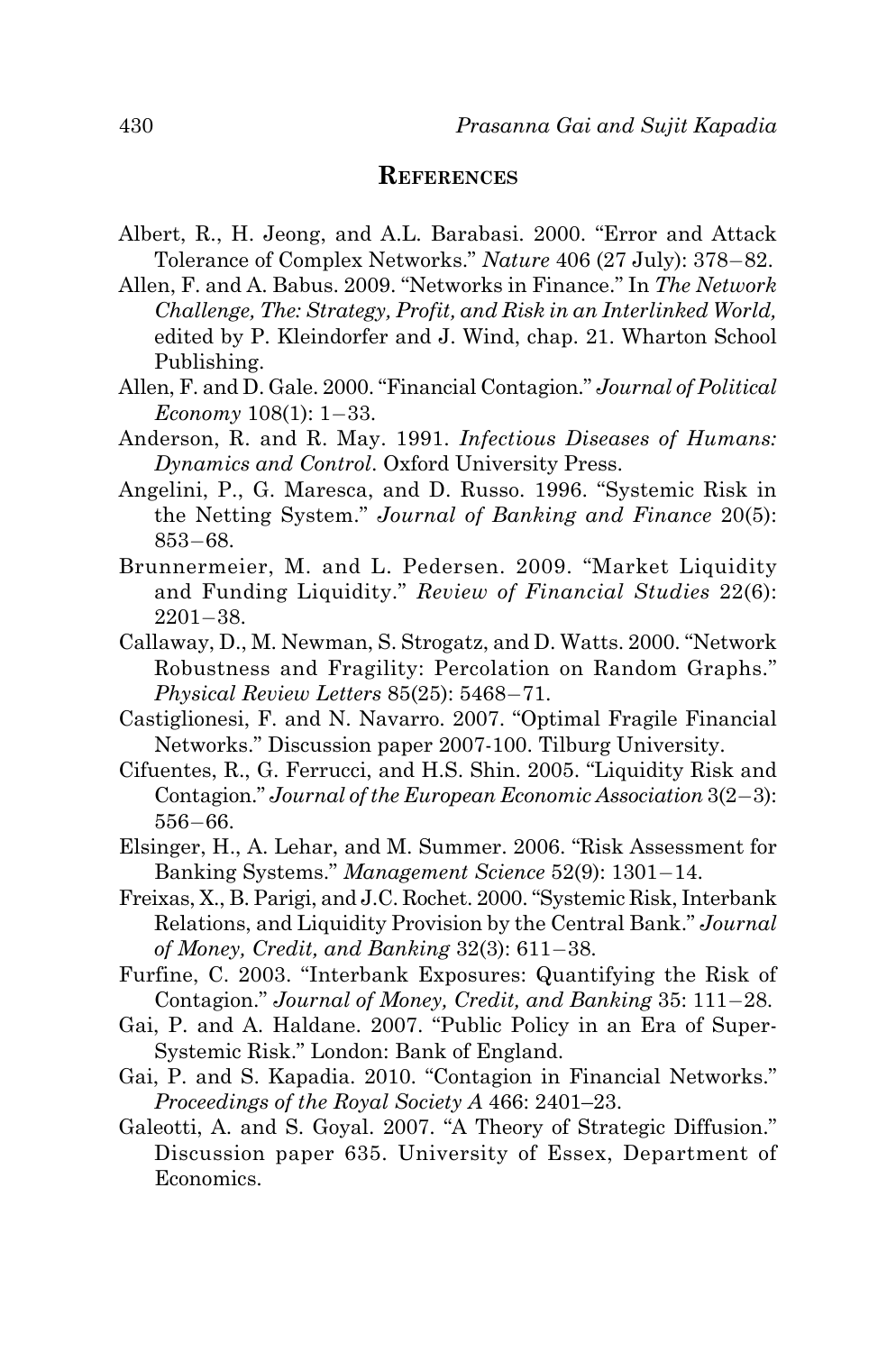- Gieve, J. 2006. "Financial System Risks in the U.K.: Issues and Challenges." Speech given at the Centre for the Study of Financial Innovation Roundtable. London, 25 July.
- Greenspan, A. 1999. "The Evolution of Bank Supervision." Remarks to the American Bankers Association. Phoenix, 11 October.
- Jackson, M. and L. Yariv. 2007. "Diffusion of Behavior and Equilibrium Properties in Network Games." *American Economic Review* 97(2): 92−8.
- James, C. 1991. "The Losses Realized in Bank Failures." *Journal of Finance* 46(4): 1223−42.
- Leitner, Y. 2005. "Financial Networks: Contagion, Commitment, and Private Sector Bailouts." *Journal of Finance* 6: 2925−53.
- May, R., S. Levin, and G. Sugihara. 2008. "Ecology for Bankers." *Nature* 451 (20 February): 893−95.
- Meyers, L.A. 2007. "Contact Network Epidemiology: Bond Percolation Applied to Infectious Disease Prediction and Control." *Bulletin of the American Mathematical Society* 44(1): 63−86.
- Mistrulli, P. 2007. "Assessing Financial Contagion in the Interbank Market: Maximum Entropy versus Observed Interbank Lending Patterns." Working paper 641. Rome: Bank of Italy.
- Morris, S. 2000. "Contagion." *Review of Economic Studies* 67(4): 57−78.
- Newman, M. 2002. "The Spread of Epidemic Disease on Networks." *Physical Review E* 66(16): 128.
- Newman, M., S. Strogatz, and D. Watts. 2001. "Random Graphs with Arbitrary Degree Distributions and their Applications." *Physical Review E* 64(26): 118.
- Nier, E., J. Yang, T. Yorulmazer, and A. Alentorn. 2007. "Network Models and Financial Stability." *Journal of Economic Dynamics and Control* 31(6): 2033−60.
- Rajan, R.G. 2005. "Has Financial Development Made the World Riskier?" Paper presented at the Economic Symposium. Federal Reserve Bank of Kansas City, Jackson Hole, Wyoming, 25−27 August.
- Schnabel, I. and H.S. Shin. 2004. "Liquidity and Contagion: The Crisis of 1763." *Journal of the European Economic Association* 2(6): 929−68.
- Shin, H.S. 2008. "Risk and Liquidity in a System Context." *Journal of Financial Intermediation* 17(3): 315−29.